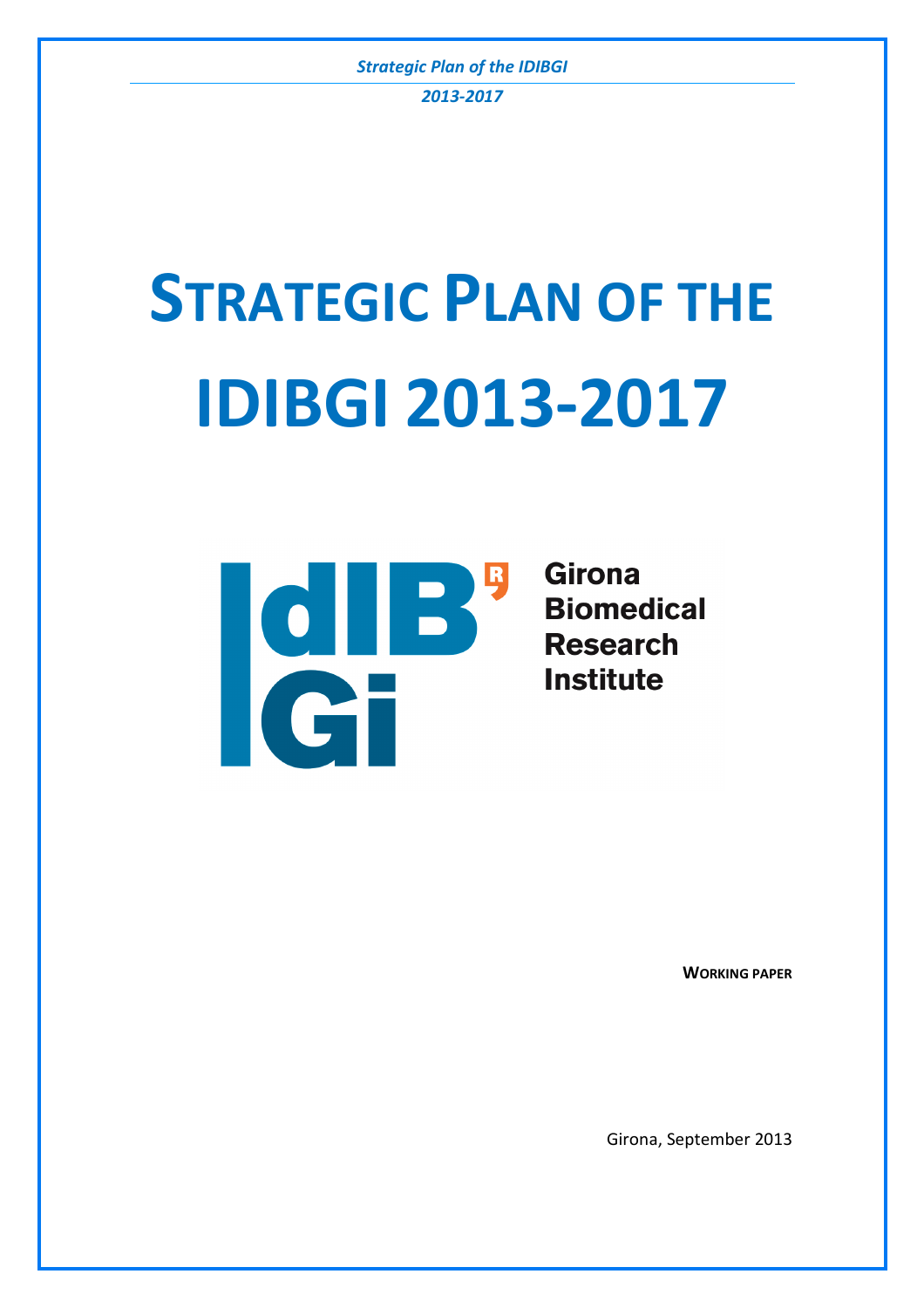2013-2017

# **CONTENTS**

| 4. STRATEGIC FORMULATION: Mission, Vision, Values and strategic priorities16 |  |
|------------------------------------------------------------------------------|--|
|                                                                              |  |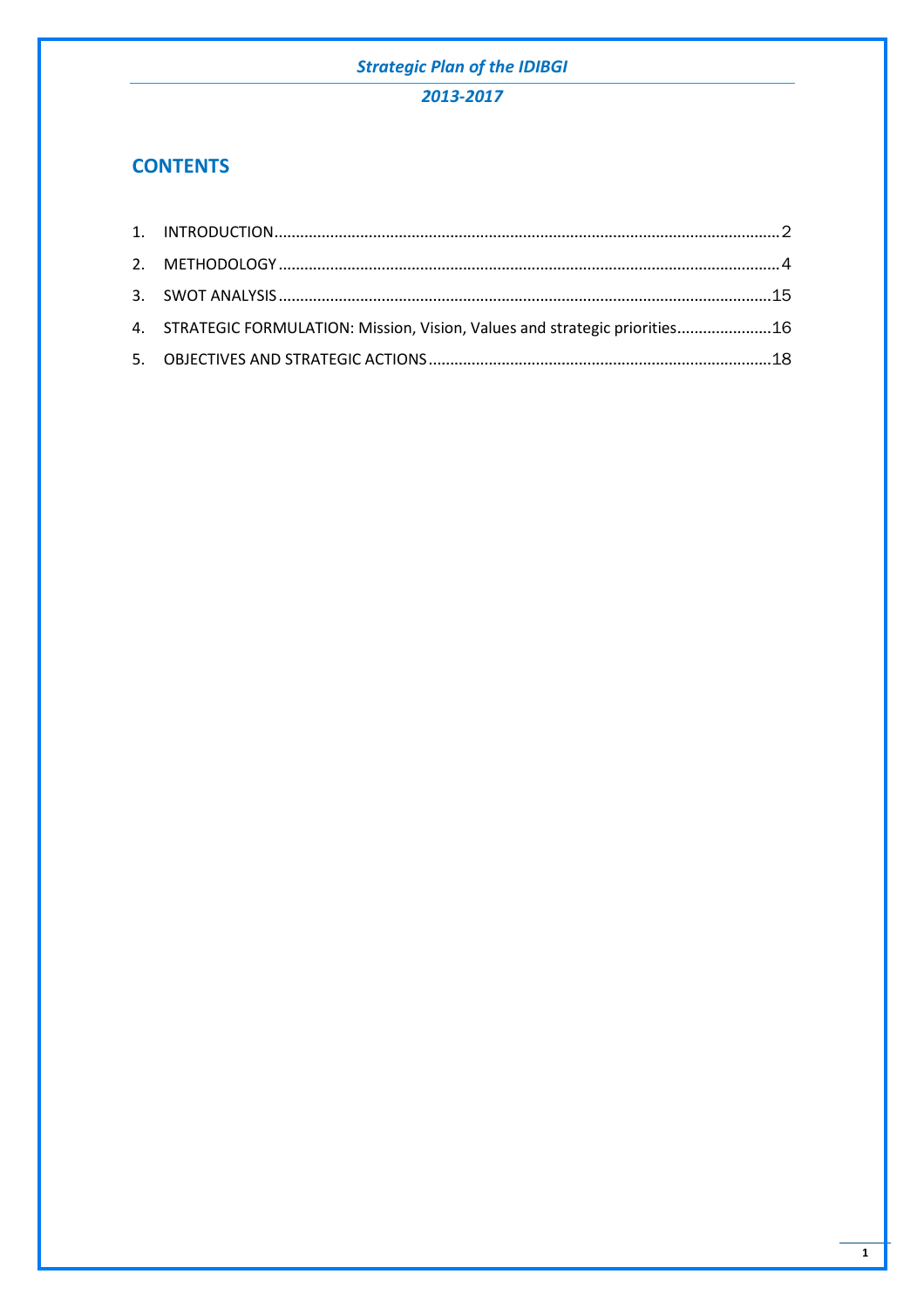#### *2013-2017*

# **1. INTRODUCTION**

The Girona Biomedical Research Institute (IDIBGI) has its origins (2005) in the Dr. Josep Trueta Private Foundation (1995). Since 2008, with the participation of the Generalitat in the organs of government, it has been a public body and it is currently a centre affiliated to the CERCA programme.

The IDIBGI is made up of research groups from the following institutions:

- $\checkmark$  Dr. Josep Trueta University Hospital of Girona
- $\checkmark$  University of Girona
- $\checkmark$  Institute of Image Diagnosis
- $\checkmark$  Catalan Institute of Oncology
- $\checkmark$  Institute of Primary Care/Catalan Institute of Health in Girona
- $\checkmark$  Institute of Health Assistance

The mission described in the statutes of the IDIBGI determines that its purpose is to promote, develop, manage and disseminate research, scientific and technical knowledge, teaching, and training in the field of life and health sciences.

This year, in the light of the IDIBGI's progress, it has been considered essential to undertake the process of drawing up its first strategic plan.

To this end, the definition and implementation of the **Strategic Plan for 2013-2017** has to commit itself to supporting and consolidating quality biomedical research with the aim of responding to the health problems of the community within a complex socioeconomic context.

This effort will allow the institute to consolidate its relationship with the Generalitat of Catalonia and its continuance within the CERCA system.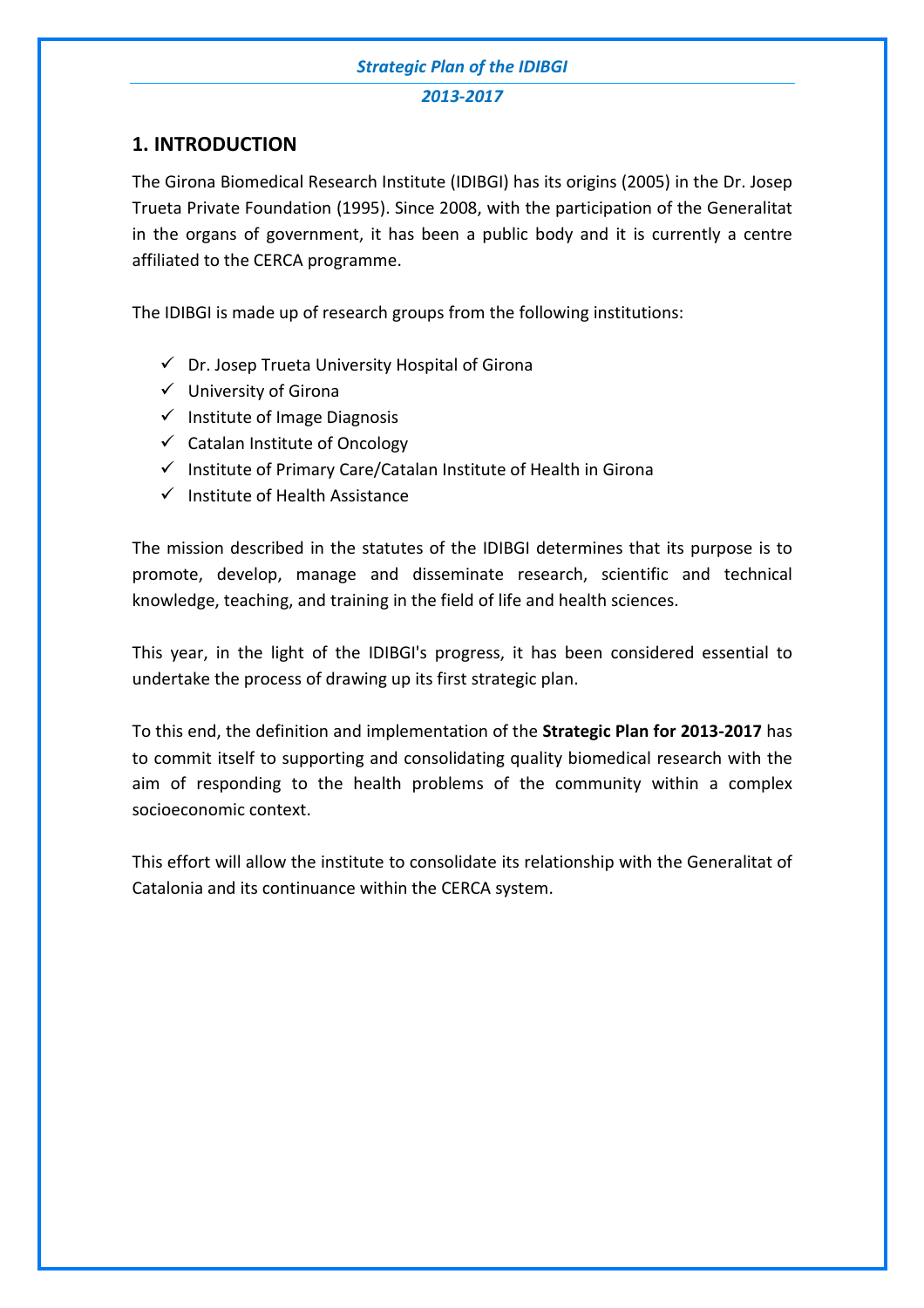# *2013-2017*

In this respect, the plan has to meet the following challenges:

- $\checkmark$  External challenges:
	- Governance Plan for 2011-2014 (Area 1.10 Research and Development) Ministry of Economy and Knowledge, Generalitat of Catalonia
	- Strategic Plan for Research and Innovation in Health for 2012-2015, Ministry of Health of the Generalitat of Catalonia
	- State Plan for Scientific and Technical Investigation and for Innovation for 2013-2016, Ministry of Economy and Competitiveness of the Government of Spain
	- Horizon 2020 Programme, European Union

 $\checkmark$  Internal challenges:

- Guide, support and coordinate all of the activities of research in the field of biomedicine and health of the institutions that make up the IDIBGI
- Facilitate the supply of resources to promote R+D+I activities
- Foster the scientific excellence of the research groups
- Promote the translation of clinical and public health research into regular practice
- Strengthen the position of the IDIBGI in biomedical research internationally
- Promote measures to recruit and retain research talent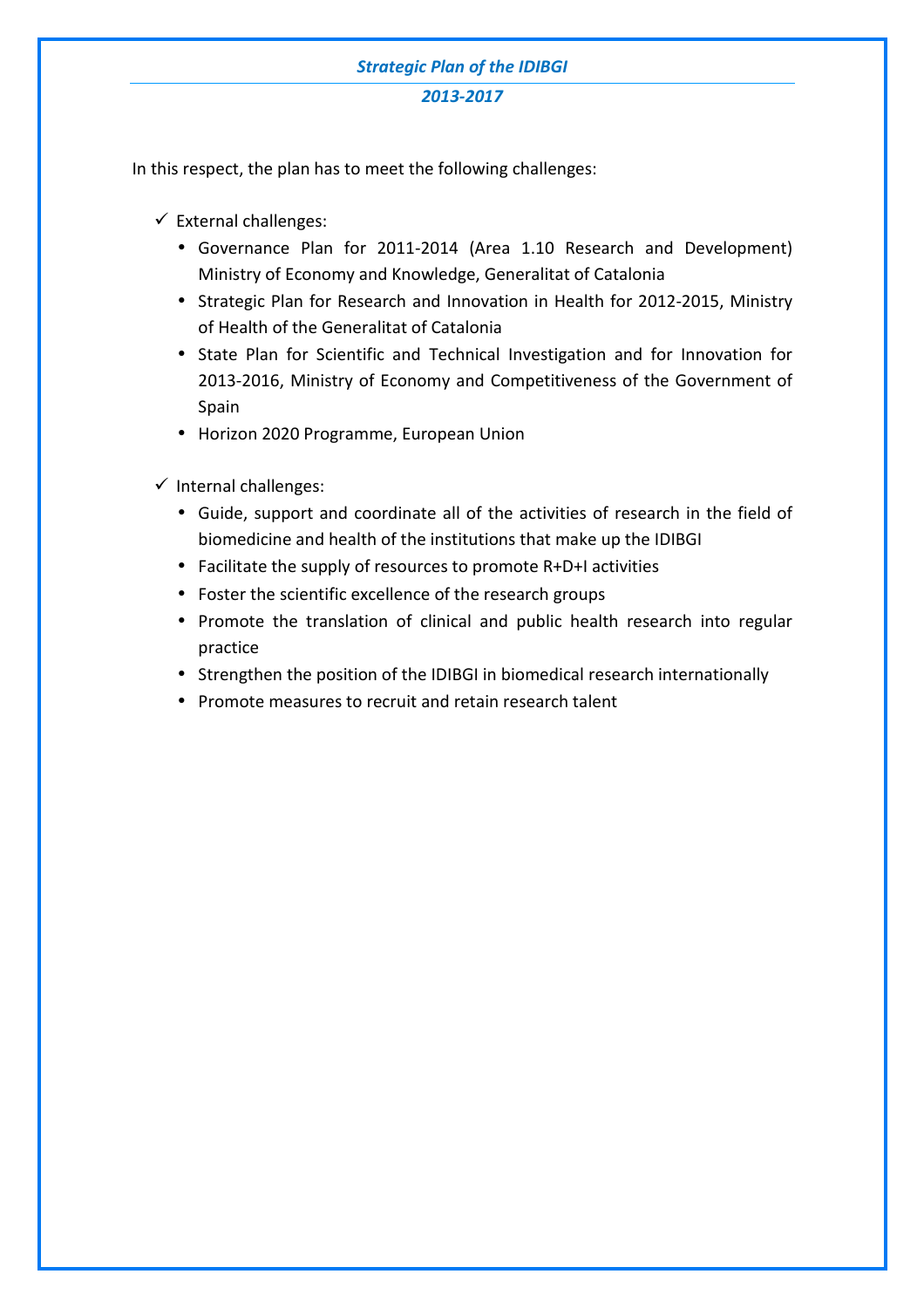#### *2013-2017*

# **2. METHODOLOGY**

Strategic planning is a process by which the strategy of an organisation is designed. After performing a diagnosis of the internal organisation and the setting in which it operates, a set of actions are agreed upon which, once undertaken, will enable the desired objectives and future scenarios to be achieved.

The drawing up of the IDIBGI's Strategic Plan consists of four phases. This methodological process together with the results which are to be expected in each phase are presented below.

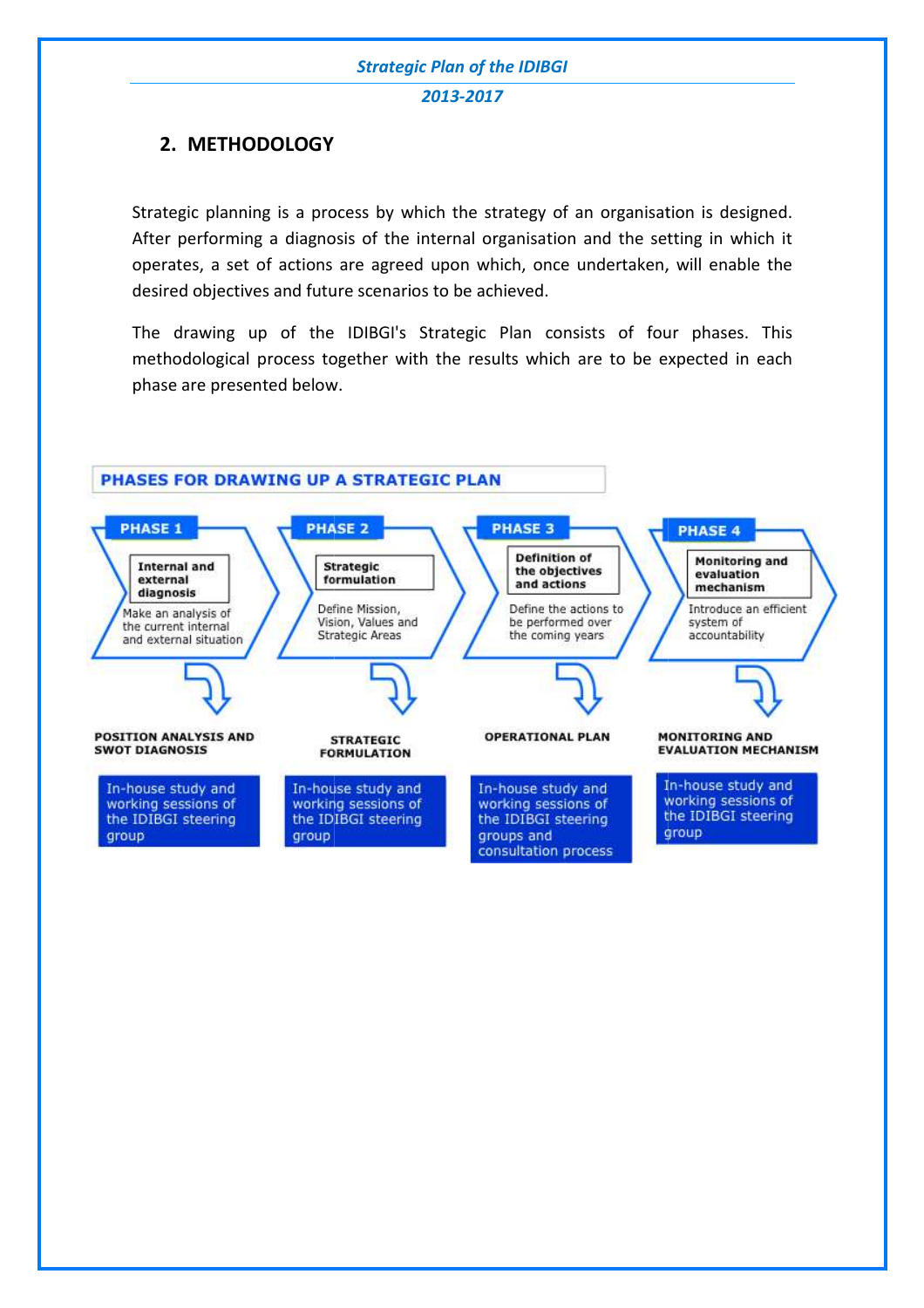*2013-2017*

**PHASE 1. MAKING THE DIAGNOSIS**



#### **OBJECTIVE:**

To identify and report the starting position of the institute, agreeing an analysis of the To identify and report the starting position of the institute, agreeing an analysis of the<br>baseline so as then to be able to make an analysis of its real current internal (Strengths and Weaknesses) and external (Opportunities and Threats) situation.

In order to fulfil this objective, a steering group was established with the participation of the following:

- $\checkmark$  Area Manager of the Catalan Institute of Health (ICS) in Girona and the Institute of Health Assistance (IAS)
- $\checkmark$  Vice-Rector of Research and Transference of the University of Girona
- ← Head of Research and Innovation of the Ministry of Health of the Generalitat of<br>
Catalonia<br>
← Director of the Catalan Institute of Oncology Girona (ICO) Catalonia
- $\checkmark$  Director of the Catalan Institute of Oncology Girona (ICO)
- $\checkmark$  Head of Research of the Institute of Primary Care of Girona, acting also in representation of the Jordi Gol Primary Care Research Institute
- $\checkmark$  Director of the IDIBGI

There are essentially three reasons for beginning the first phase in the drawing up of the Strategic Plan of the IDIBGI with a position analysis: firstly, because it has been considered of interest to share a starting position between the different bodies that make up the steering group; secondly, given that this is the first strategic plan of the institution and the fact that the institutions that most collaborate with the IDIBGI are represented on the steering group of the Strategic Plan, it has been considered essential to know the different expectations that they have for it; and finally, this position analysis is an important collective exercise given that the institute has recently appointed a new director. earch of the Institute of Primary Care of Girona, aon<br>on of the Jordi Gol Primary Care Research Institute<br>ne IDIBGI<br>y three reasons for beginning the first phase in the dr<br>f the IDIBGI with a position analysis: firstly, be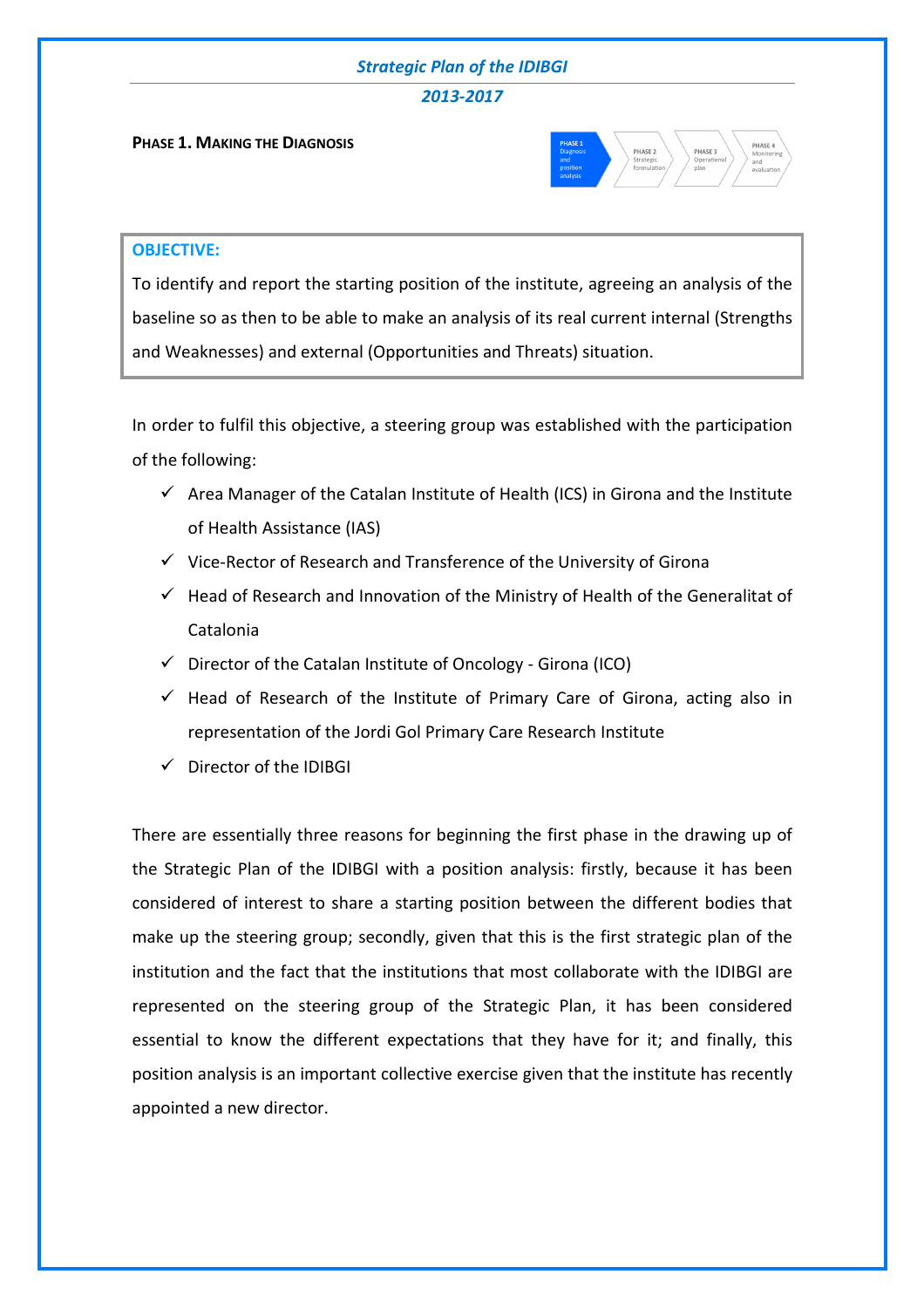*2013-2017*

The process of joint reflection is undertaken by asking three key questions. Graphically:



Once this position analysis has been performed, an internal and external diagnosis of the current situation of the IDIBGI is performed:

- In the internal analysis (Weaknesses and Strengths), the capacities are identified with the aim of approaching the future challenges with confidence, being aware of those aspects of the organisation that need to be improved and/or strengthened.
- In the external analysis (Threats and Opportunities), the changes arising from the setting are identified which directly or indirectly affect the development of the activity of the organisation or which are key to the improvement of the competitive position of the institute.

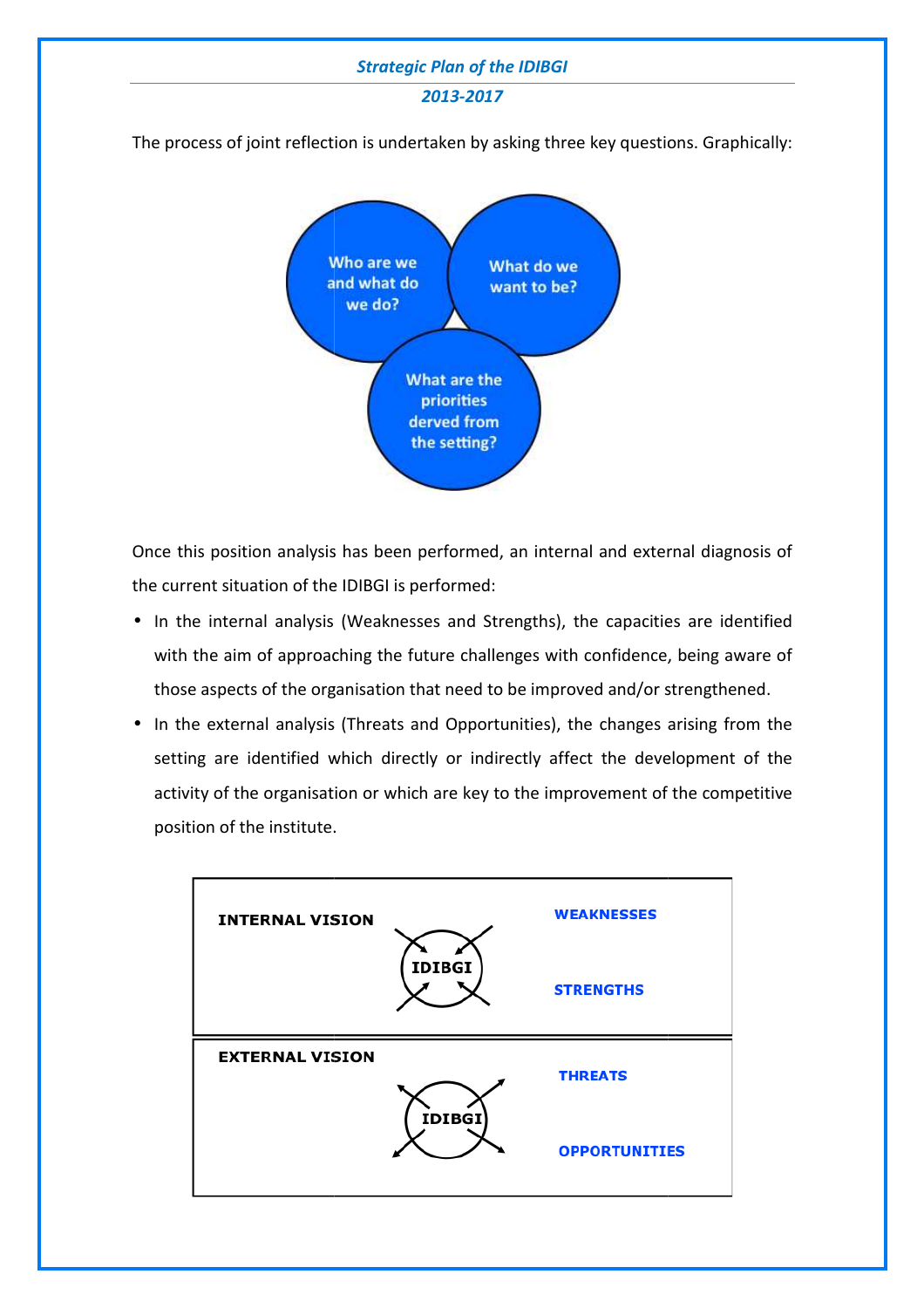# *2013-2017*

The process of reflection on the analysis of the real current situation is undertaken around the different operational areas:

- **R+D+I Policy**
- **Human Resources**
- **Spaces and infrastructures**
- **Internationalisation and Alliances**
- **Financing**
- **Organisation**
- **Communication and dissemination**
- **Quality, ethics and good scientific practice**

# **RESULT:**

SWOT diagnosis (Strengths, Weaknesses, Opportunities, and Threats) based on the main conclusions reached in the analytical process.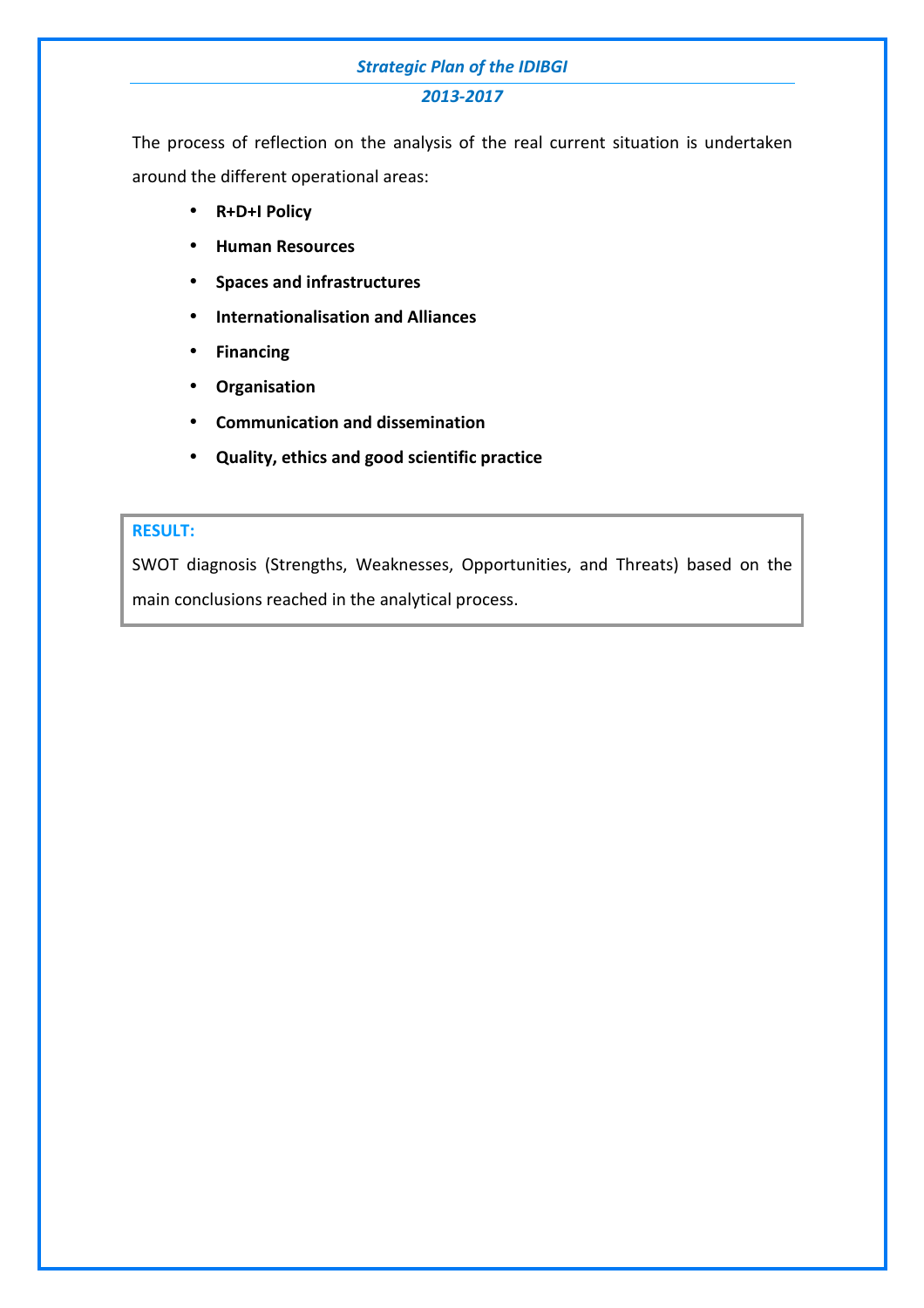*2013-2017*

#### **PHASE 2. STRATEGIC FORMULATION**



PHASE 4

## **OBJECTIVE:**

To formulate a mission, vision and values that characterise and define the institute in a future setting in which the organisation projects itself by following the strategic plan that is being proposed. The strategic priorities are also to be identified in this phase, in other words, the central mainstays of the objectives and the actions of each of the operational areas of the institute.

# • **MISSION:**

This deals with the purpose of the organisation. Answers to the following questions should be found in order to facilitate its definition:

- − *What is our business?*
- − *What differentiates us?*
- − *Why and for what do we do what we do?*
- − *Who do we do it for?*
- − *How do we do it?*
- − *What values do we respect?*

#### • **VISION:**

This attempts to describe the organisation in 2017, which should correspond with the date planned for the finalisation of the strategic plan. The following questions are to be answered in defining this:

- − *What and how do we want to be in 2017?*
- − *What do we want to become?*
- − *Who will we be working for?*
- − *What will differentiate us?*
- − *What values will we respect?*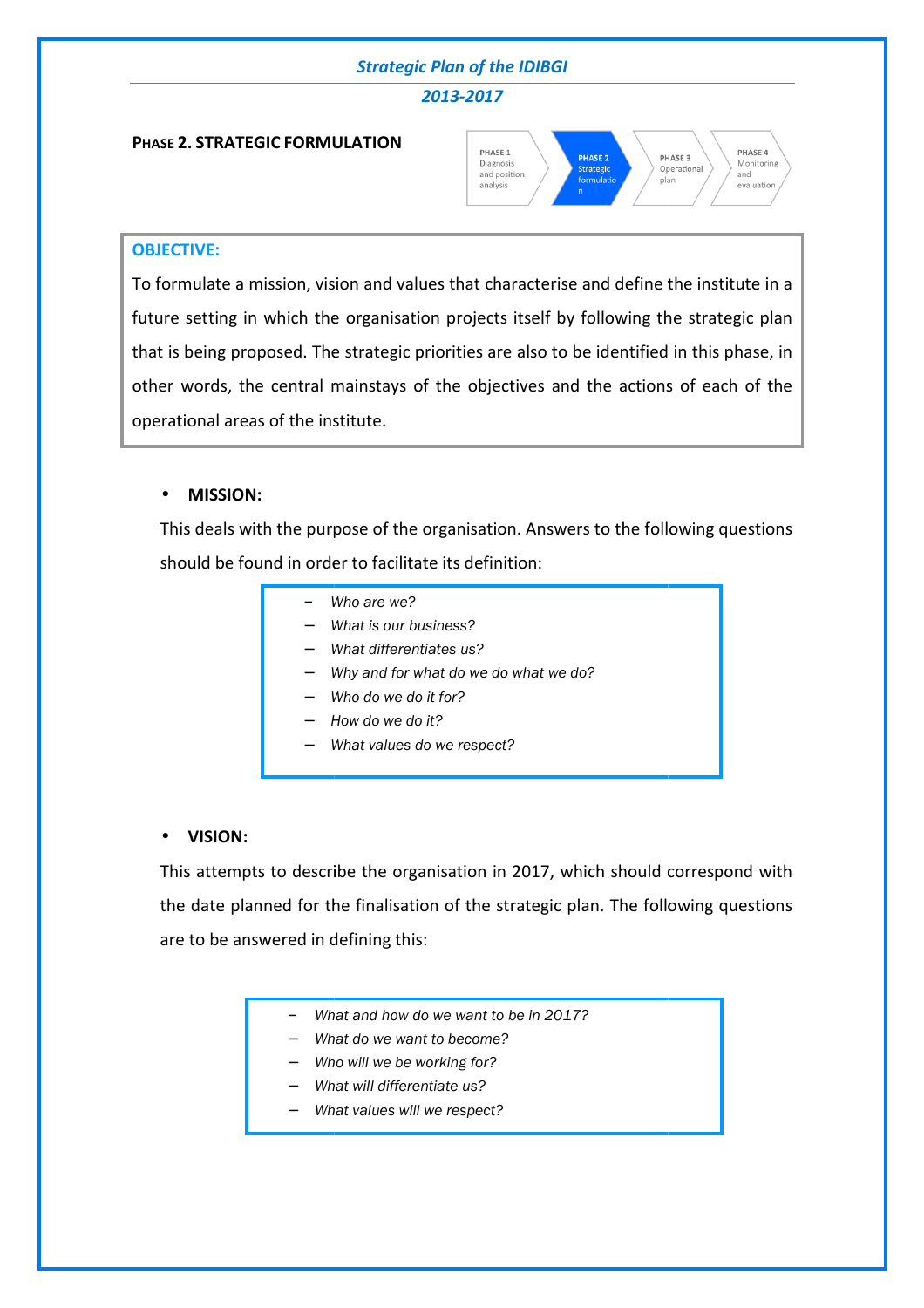#### • **VALUES:**

The objective in defining the corporate values is to have a reference framework that will inspire the life of the organisation. To this end, it is important to decide on a set of principles, beliefs and shared norms that characterise the organisational culture. In other words, to agree on the priorities for the functioning of the institute.

# **RESULT:**

A defined and validated strategic formulation, together with the establishment of shared strategic priorities.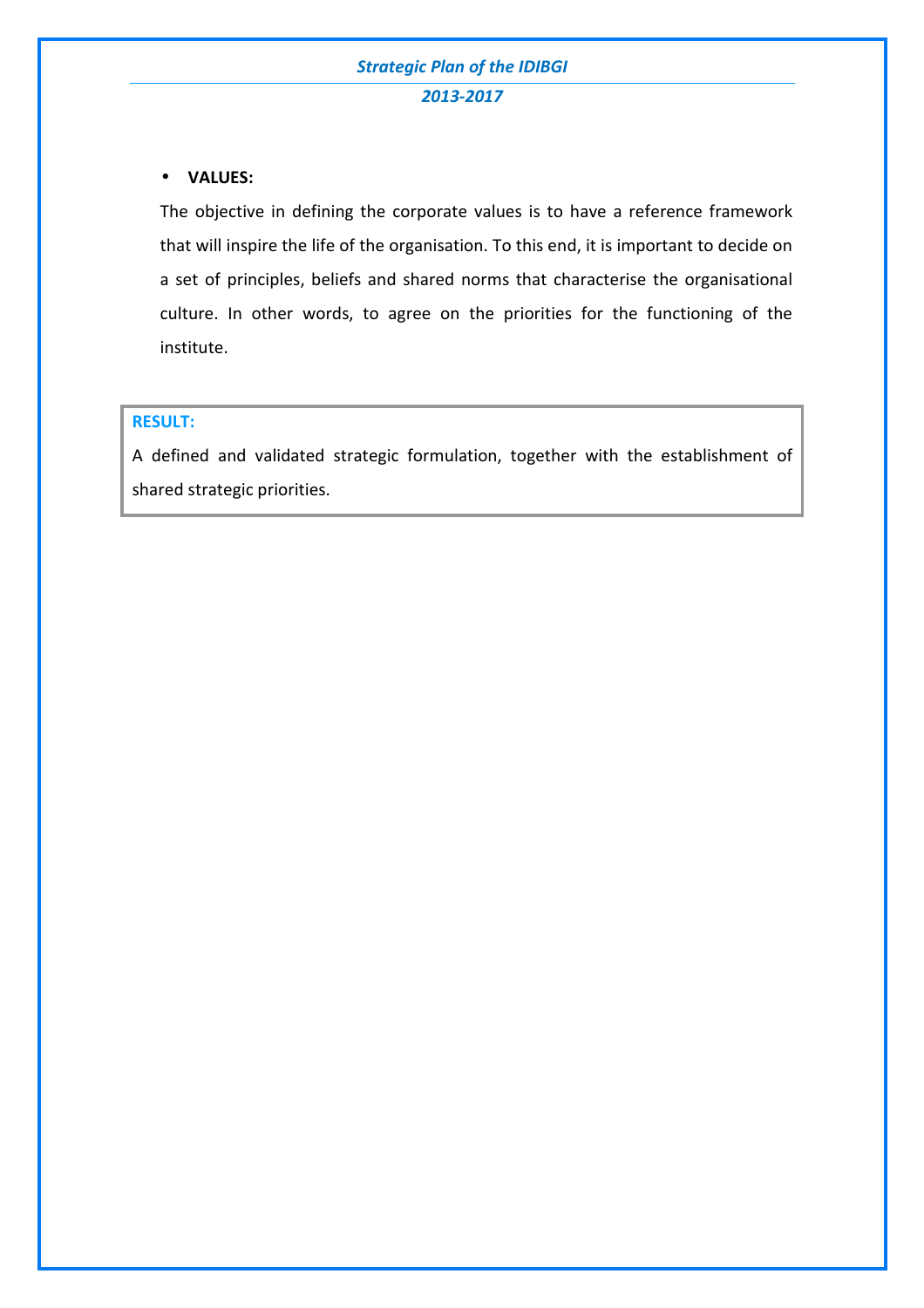### *2013-2017*

**PHASE 3. DEFINITION OF THE OPERATIONAL PLAN** 



## **OBJECTIVE:**

To define the objectives and actions to be developed over the coming years in agreement with the previously defined strategic formulation.

#### • **Operational areas:**

The objectives and actions are established by operational areas. These correspond to thematic blocks of activity that are considered essential fields of action given that they are vital elements for the daily functioning of the institution and allow the mission of the institute to be achieved.

#### • **Objectives:**

Their definition should correspond to the identification of general actions considered as being required to achieve the desired future setting words, they are the results that are aimed at for each of the operational areas. l.<br>general actions<br>setting. In other

#### • **Actions:**

To establish the actions that will make it possible to achieve the objectives that are proposed in a much more operative format, given that these are the specific activities that are to be performed in order to achieve the objectives. Therefore, the actions respond to the final implementation of the strategic plan and so should allow for responsibilities, the resources required, schedules, indicators, etc. to be agreed. For this reason, it is recommended that the actions be realistic and it is important only to select those that are strictly necessary.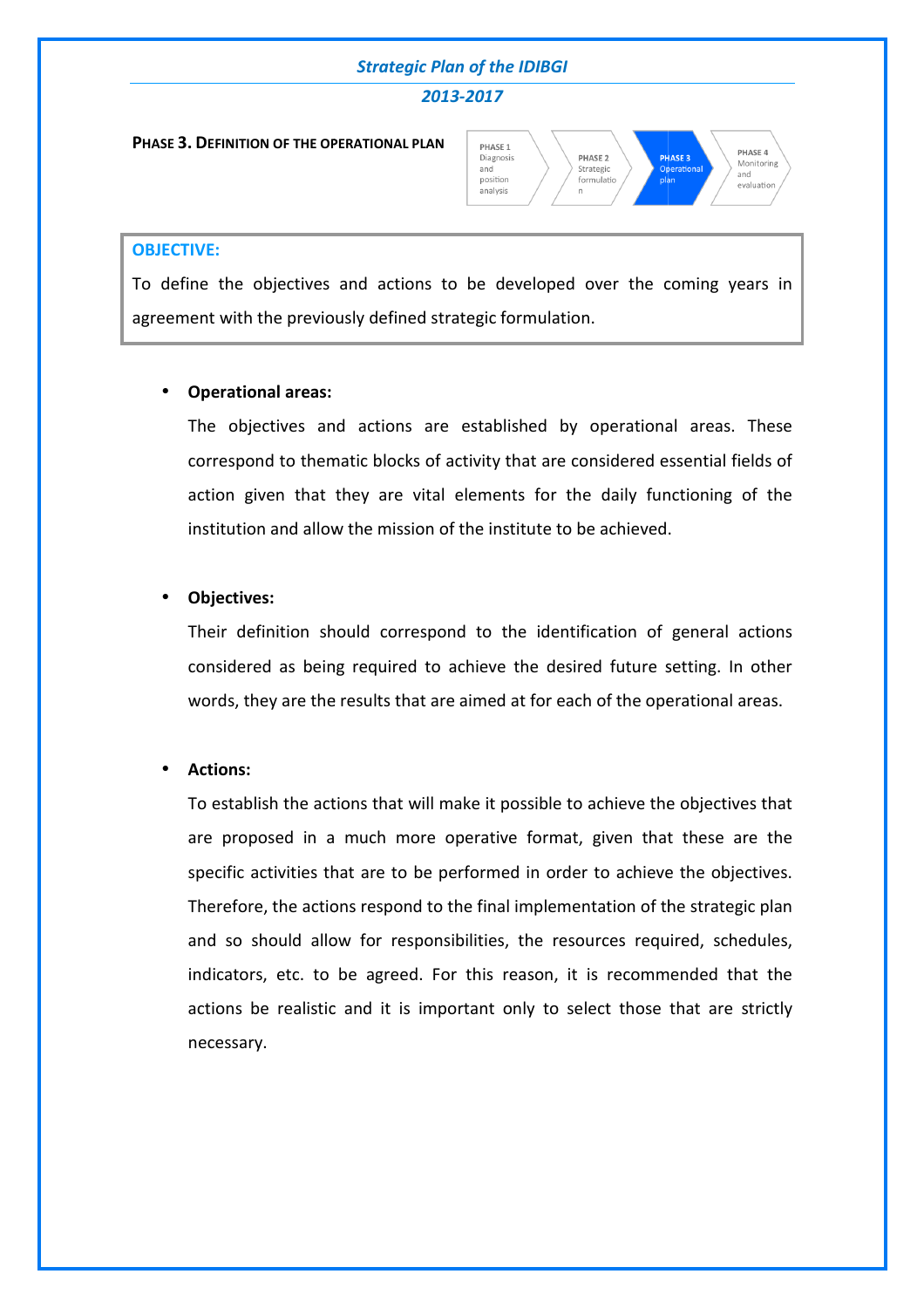#### **Methodology including consultation of investigators:**

With the aim of seeking internal consensus and of involving investigators of the organisation in carrying out the strategic plan, it is proposed that two sessions be held to contrast and validate the document: firstly, with leading investigators of the institution and, secondly, opening a consultation process of all of the investigators, distributing the strategic plan working paper drawn up by the steering group and holding a joint plenary meeting to contrast and agree the plan.

# **RESULT:**

Finalise and validate the operational plan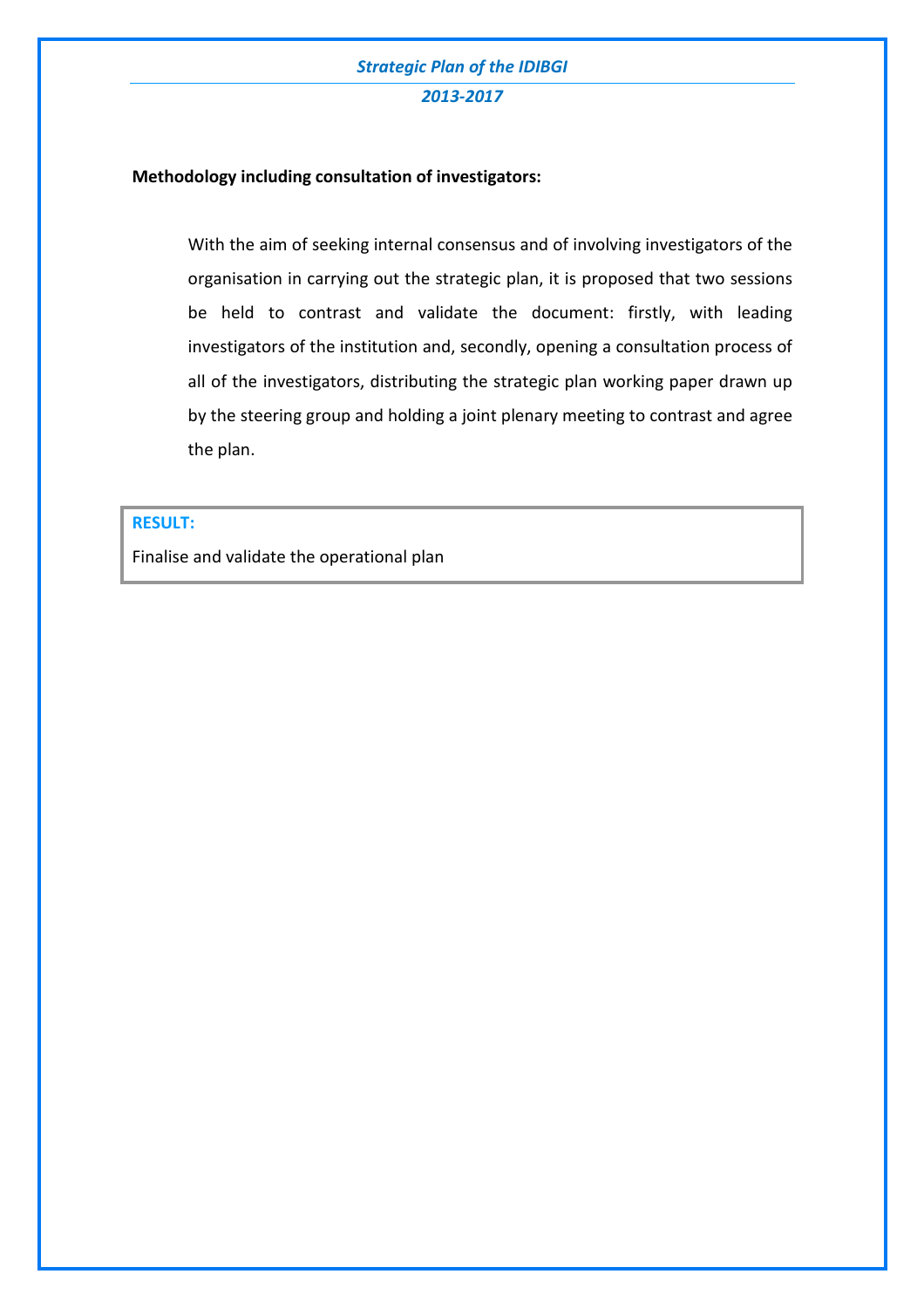## *2013-2017*

#### **PHASE 4. MONITORING AND EVALUA EVALUATION**



## **OBJECTIVE:**

Create a system of accountability to facilitate the evaluation of the actions and projects undertaken over the years, as well as to implement efficient monitoring of the Create a system of accountability<br>projects undertaken over the years,<br>day-to-day functioning of the IDIBGI

In this last phase, an integrated management framework is to be drawn up that allows each of the actions included in the operational plan to be identified:

- the monitoring indicators
- those who bear direct responsibility
- the budget for the actions
- the starting position
- the expected result
- a schedule for each of the projects

This is a tool to facilitate the monitoring and assessment of the progress that the institute makes, to guarantee coherence in the day-to-day functioning of the centre and to facilitate the alignment of the research groups and the management around a common objective. day functioning of the centre<br>nd the management around a<br>ability should be articulated,

Furthermore, this system of monitoring and accountability should be articulated complementarily, from the usual method of the organisation (periodical drafting of reports, specific sessions within the management of the institute, others). Therefore, it is necessary to record the results obtained for each action periodically and to report on them to the corresponding person in a structured fashion in order to monito monitor and control the achievement of the planned objectives. This method will allow the plan to be continuously evaluated and for modifications to be made systematically where appropriate in such a way as to ensure continued coherence with the real situation of the institution and its setting.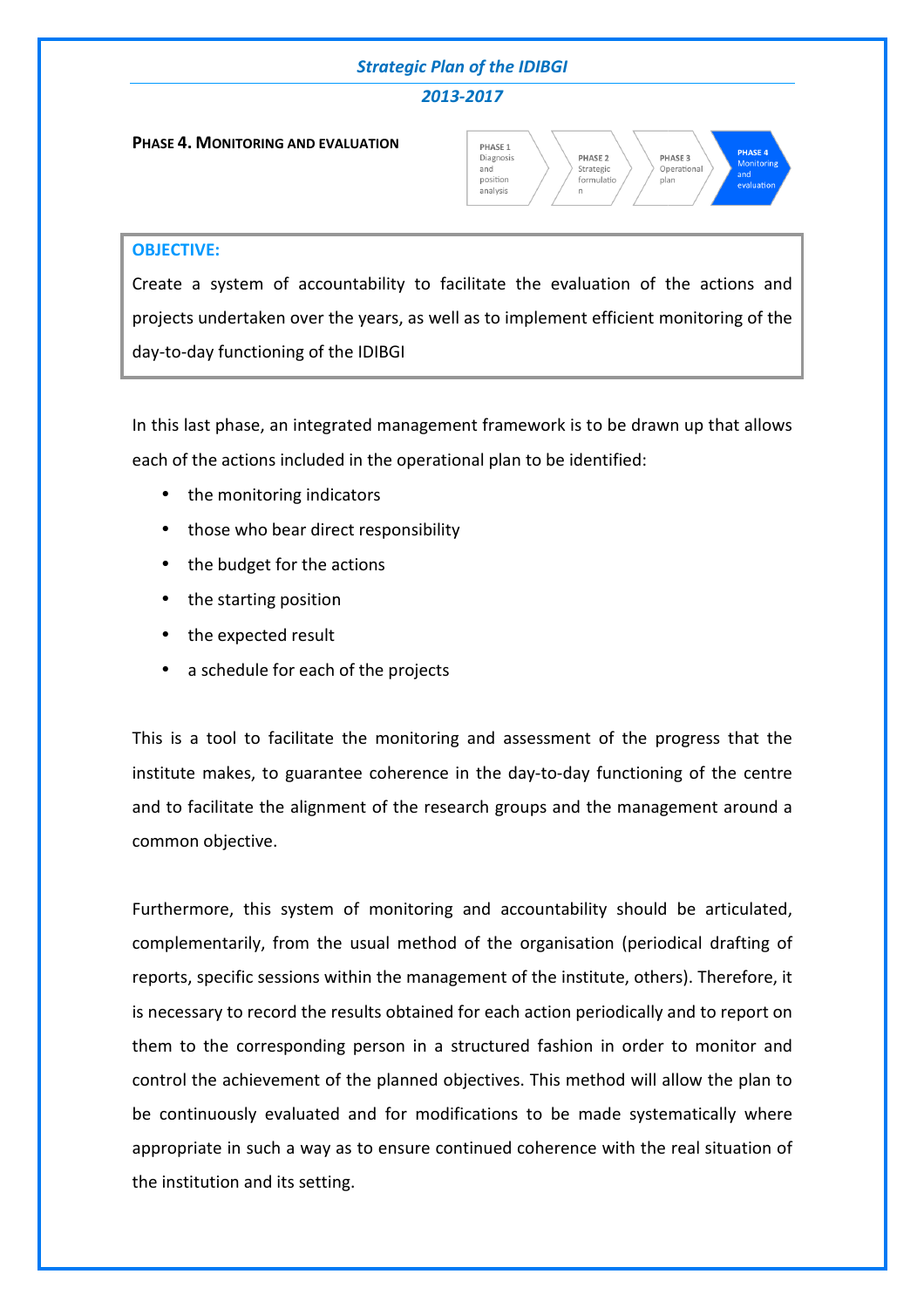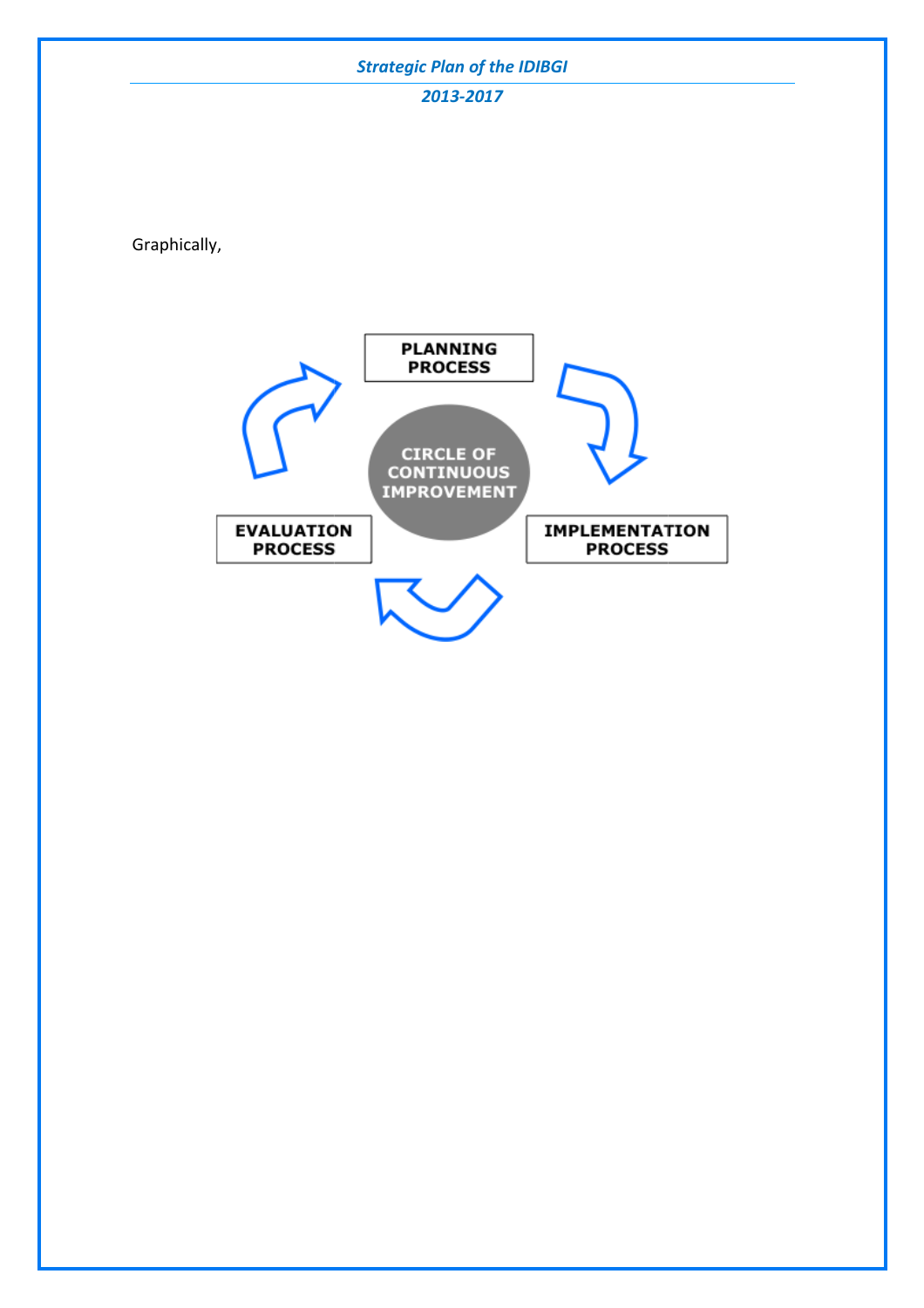#### *2013-2017*

In summary, the process followed in developing the IDIBGI's strategic plan is as follows:



**14**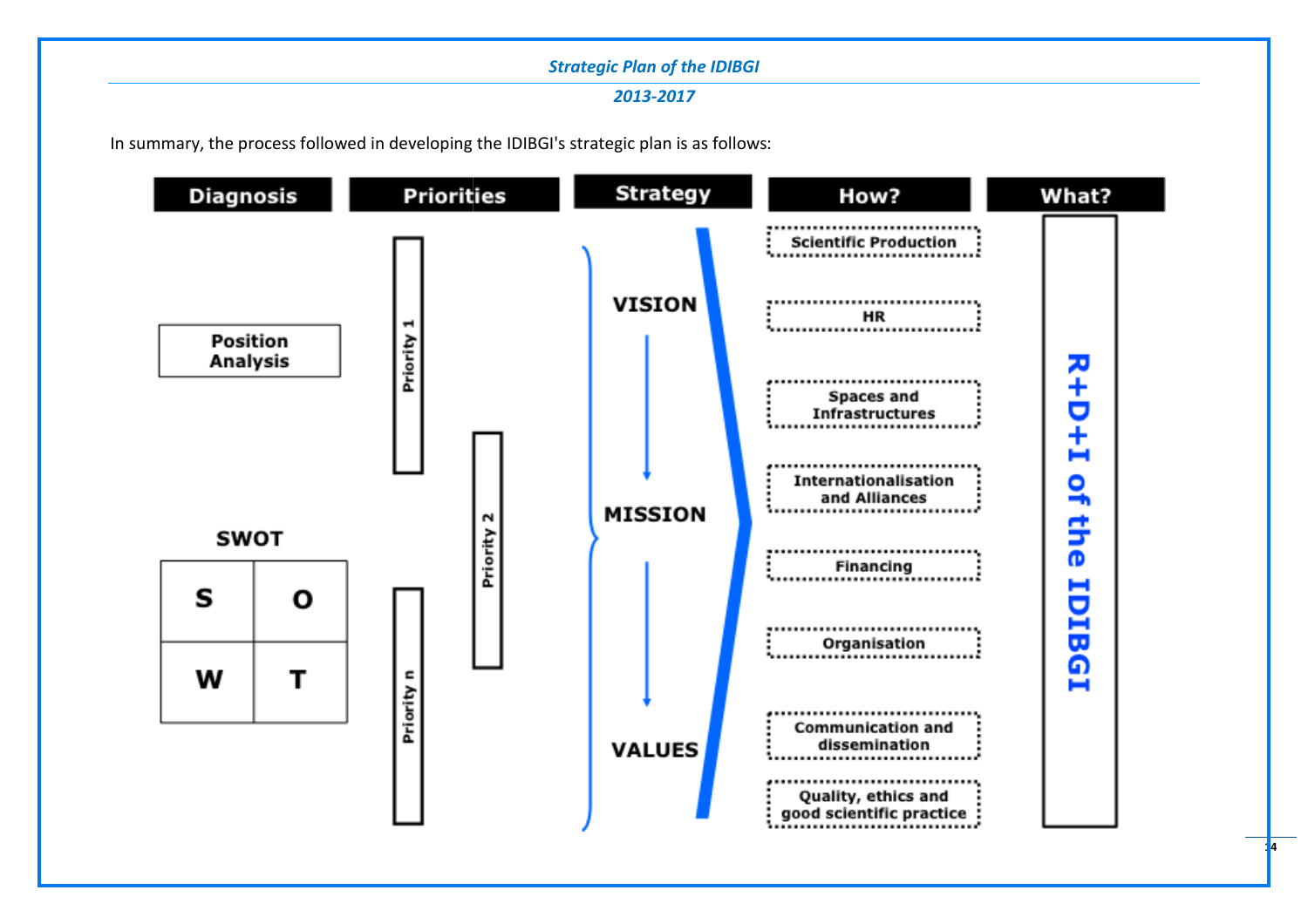# *2013-2017*

# **3. SWOT ANALYSIS**

| Excellence of specific IDIBGI research groups<br>Ability to influence training in R+D+I amongst healthcare staff and junior<br>researchers<br>Ability to encourage the setting up and development of emerging groups<br>Being able to depend on the alliance between a hospital and a university<br>Being affiliated to CERCA<br>Ability to set up transversal programmes in the R+D+I organisational model<br>The setting up of an external scientific committee<br>Ability to promote policies of communication, dissemination and internal<br>awareness of R+D+I activity<br>The IDIBGI has the ability to guide, reinforce, support, and coordinate the<br>$\blacksquare$<br>biomedical research of the different participating institutions      | ŋ<br>Will and involvement of all of the stakeholders in defining the IDIBGI from 2012-16<br>$\blacksquare$<br>Alliance on functional foods with CERCA centres (IISPV; IRB Lleida; IRTA, etc.) and<br>others (e-MTA,)<br>Shared information system within the health region and connection between the<br>hospital and primary care services<br>Horizon Strategy 2020 and internationalisation (development of a cross border<br>technological alliance, amongst others)<br><b>ISS</b> accreditation<br>$\blacksquare$<br>UdG Medical Sciences and Nursing research in growth phase<br>Talent incorporated to the UdG through the Serra Hunter Programme<br>Recruitment of talent through national and international programmes |
|-------------------------------------------------------------------------------------------------------------------------------------------------------------------------------------------------------------------------------------------------------------------------------------------------------------------------------------------------------------------------------------------------------------------------------------------------------------------------------------------------------------------------------------------------------------------------------------------------------------------------------------------------------------------------------------------------------------------------------------------------------|--------------------------------------------------------------------------------------------------------------------------------------------------------------------------------------------------------------------------------------------------------------------------------------------------------------------------------------------------------------------------------------------------------------------------------------------------------------------------------------------------------------------------------------------------------------------------------------------------------------------------------------------------------------------------------------------------------------------------------|
| W<br>Lack of R+D promotional and awareness activities<br>The requirements for setting up IDIBGI research groups have not been defined<br>Criteria and ground rules for access to IDIBGI support services have yet to be<br>set<br>Little transfer and translational activity both in terms of medical technology<br>and clinical guides, etc.<br>Greater synergies must be sought between the support units for conducting<br>clinical trials<br>Career development insufficiently defined<br>Lack of space and specific infrastructures and need for greater connection<br>between them<br>Lack of internationalisation of the activities of the IDIBGI<br>Lack of communication, dissemination and internal and external awareness of<br>the IDIBGI | Difficulties in locating the IDIBGI, the hospital and the medical and nursing faculties<br>of the UdG at one single site<br>High external competition (from the rest of the state and internationally)<br>Economic uncertainty:<br>Difficulty in introducing the translational research model in the face of reduced<br>resources in the health sector<br>Reduction in national and state public end resources for research<br>Difficulties in sustaining the CERCA model                                                                                                                                                                                                                                                      |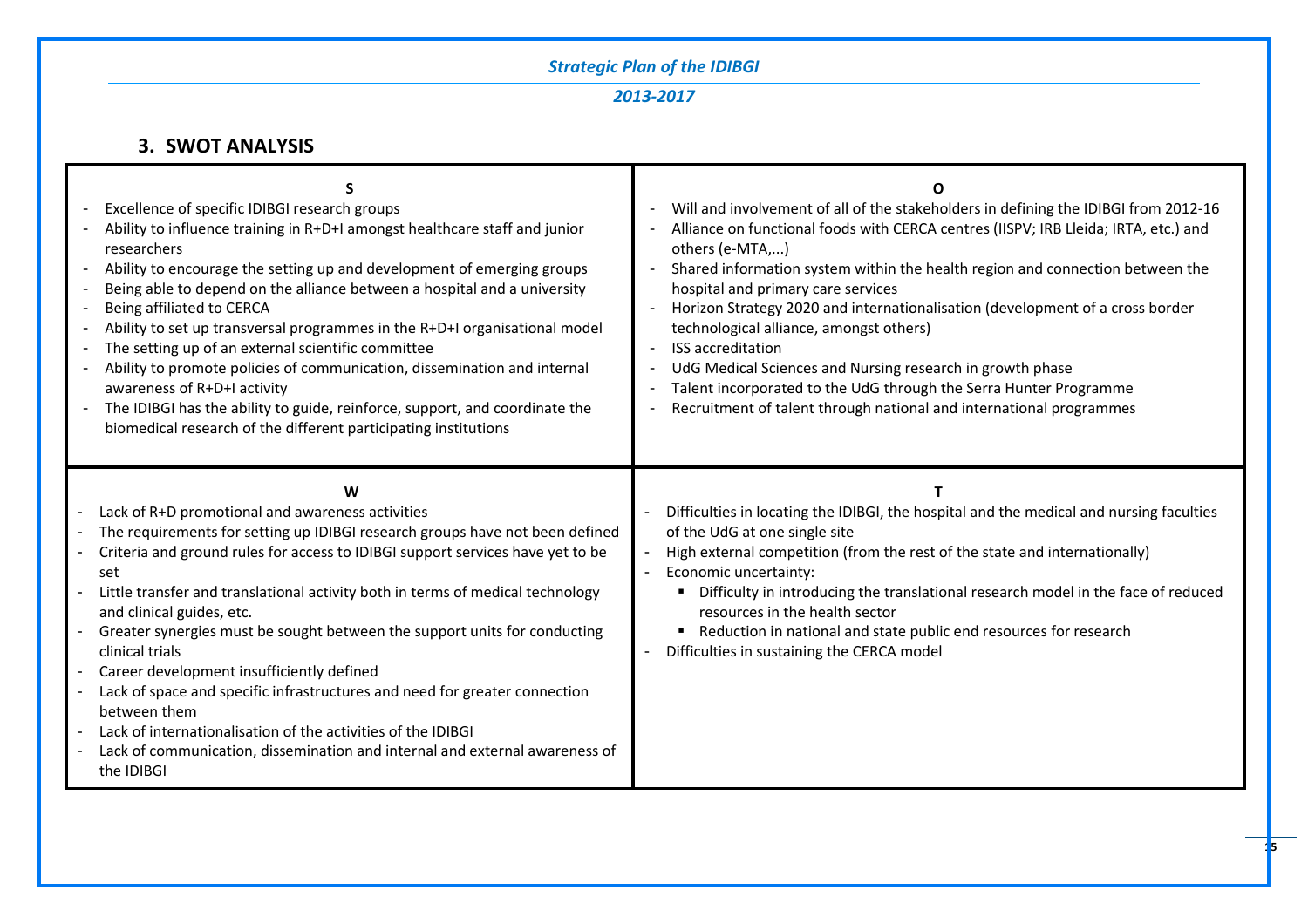#### *2013-2017*

# **4. STRATEGIC FORMULATION: Mission, Vision, Values and strategic priorities**

The definition of the purpose of the institute is as follows:

#### **Mission**

To support and develop quality biomedical and health research, promoting its translation into regular practice, with the aim of responding to the health problems of the community.

#### **Vision**

To have a significant impact on people's health and quality of life, producing and transferring excellence in knowledge permitting the institute to become a point of reference in biomedical research.

#### **Values**

The commitment and determination of the organisational culture of the institute are defined in the following set of values:

- **Proximity to the territory and the different levels of care**
- **•** Orientation towards citizens' health
- **Excellence and talent**
- **E** Scientific awareness and dissemination
- **Transversal and multidisciplinary approach**
- **Knowledge valorisation**
- **Integrity and ethics**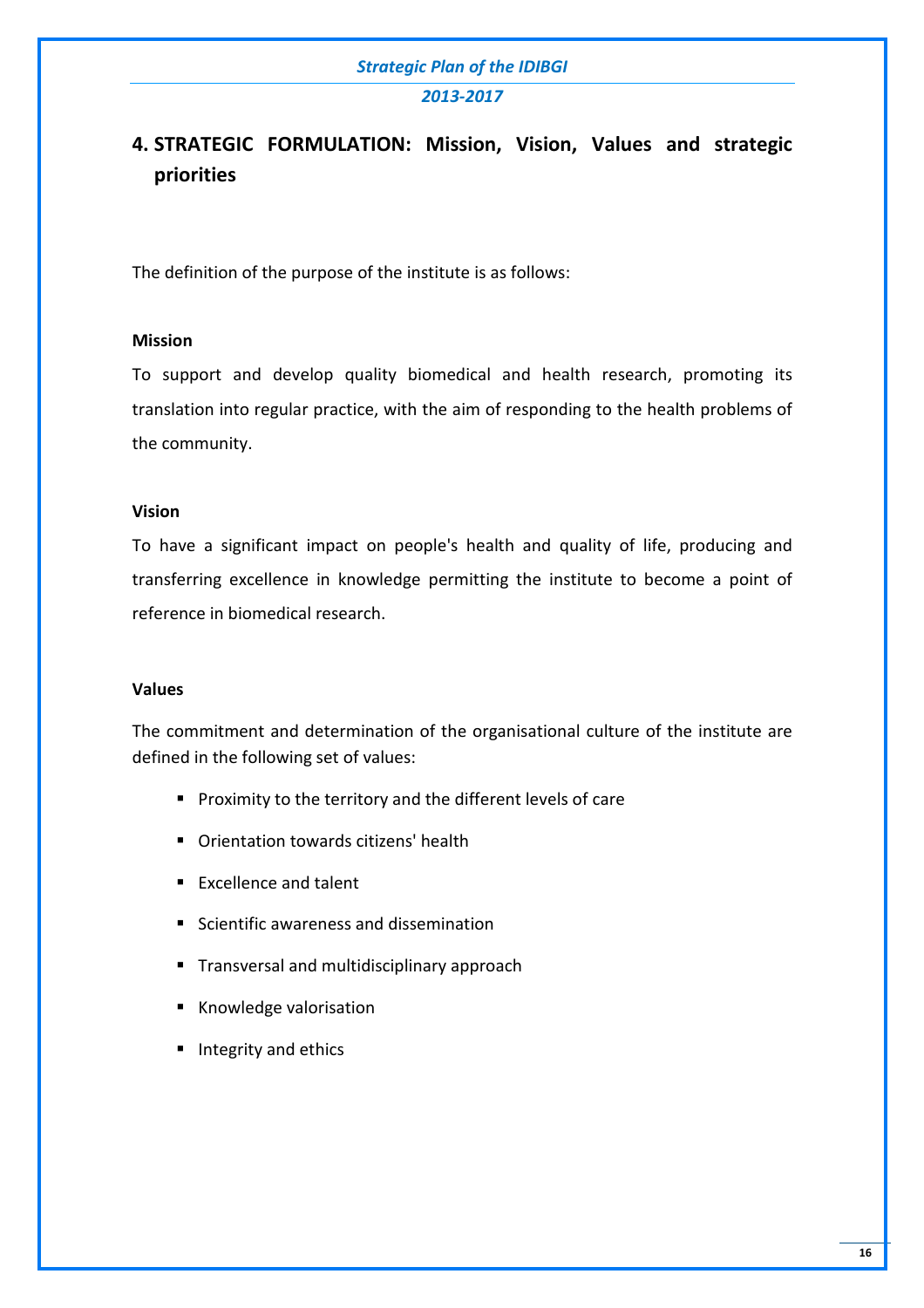*2013-2017*

# **Strategic priorities**

In agreement with the formulation of the mission and the vision of the IDIBGI, the strategic priorities for the period from 2013-2017 are as follows:

- Scientific excellence
- Internationalisation (within the European Union)
- R+D+I organisation
- Resources: talent and spaces
- Specialisation

The strategic priorities are set out in the objectives and actions defined in the present strategic plan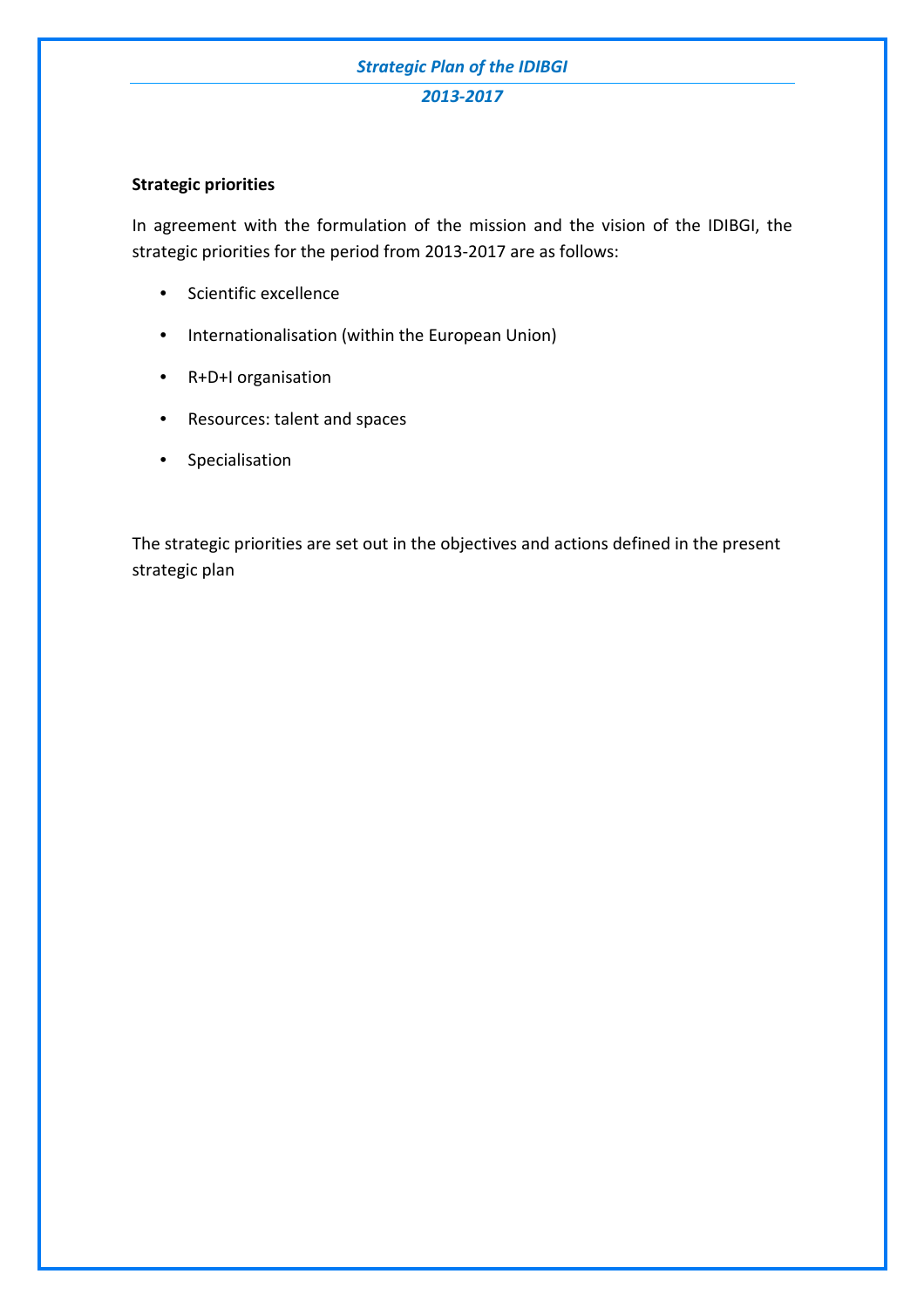*2013-2017*

# **5. OBJECTIVES AND STRATEGIC ACTIONS**

In agreement with the result of the SWOT analysis of the different strategic areas and based on the strategic formulation, a first proposal of objectives and future actions grouped by operational areas is made below:

**1. Scientific production and Evaluation** 

**2. Human Resources** 

**3. Spaces and infrastructures** 

**4. Internationalisation and Alliances** 

**5. Financing** 

**6. Organisation** 

**7. Communication and dissemination** 

**8. Quality, ethics and good scientific practice**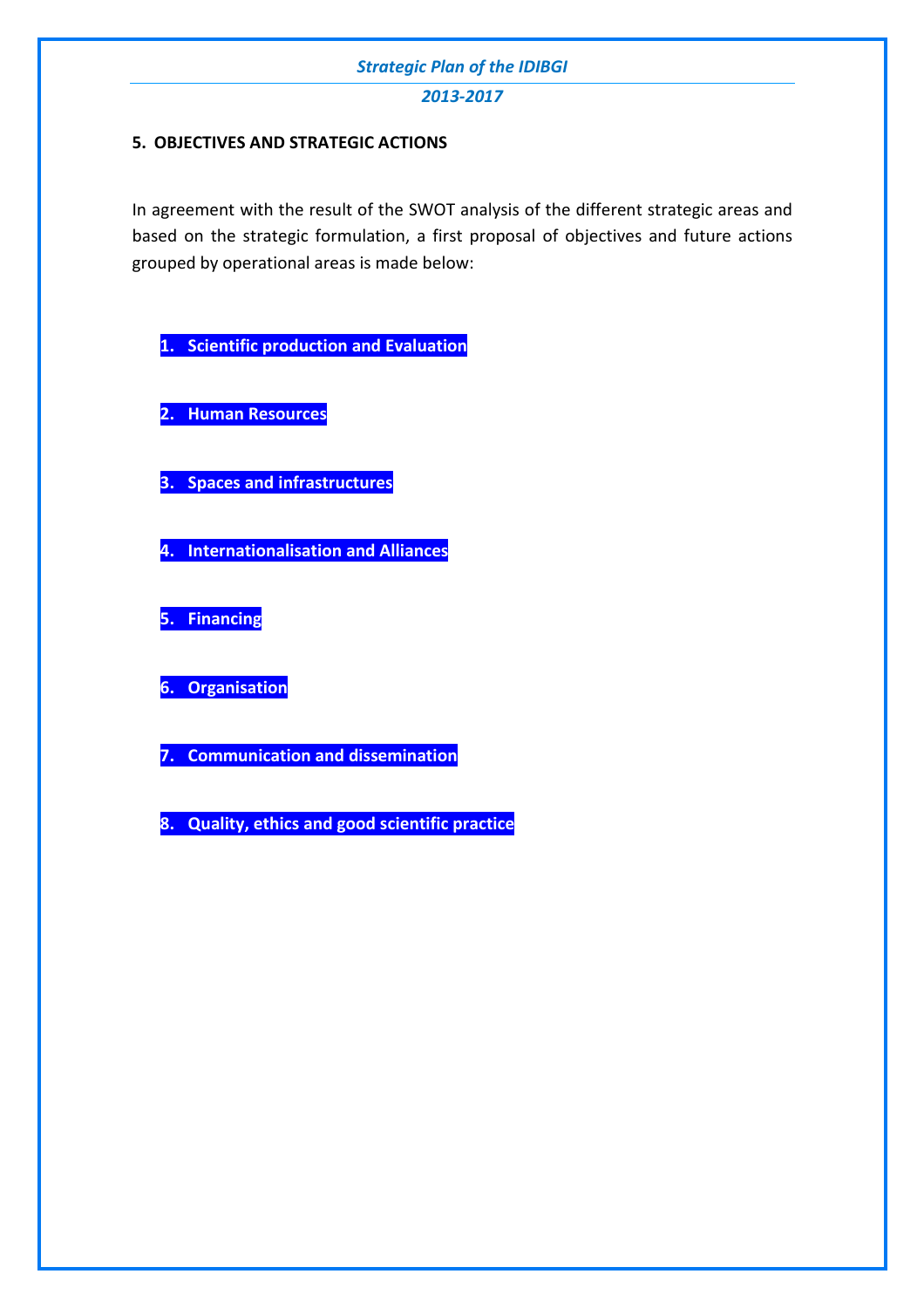#### *2013-2017*

#### **1. Scientific production and Evaluation**

#### Objective 1.1. **Promote R+D+I activities in the care and academic setting of the IDIBGI**

Action 1.1.1. Organise R+D+I awareness and promotional activities amongst the health professionals working in the care setting

Action 1.1.2. Coordinate R+D+I awareness and promotional activities in the field of health and biomedicine with the UdG

Action 1.1.3. Define a blueprint for getting started in R+D+I activities working from a training plan and mentoring actions (continued support, supply of resources, tools, etc.)

Action 1.1.4. Define the research support services that are offered

Action 1.1.5. Establish clear rules of access to the research support resources

Action 1.1.6. Make a commitment to and foster the development of emerging groups

## Objective 1.2. **Foster scientific excellence amongst IDIBGI research groups**

Action 1.2.1. Define a general framework with entrance requirements that allow for "consolidated" and emerging research groups to be established

Action 1.2.2. Evaluate the consolidated and emerging research groups through the External Scientific Committee

Action 1.2.3. Obtain the recognition and accreditation of the research groups by the Generalitat of Catalonia

Action 1.2.4. Prioritise and increase the quality of the scientific production of the research groups

Action 1.2.5. Promote research groups undertaking R+D+I activities in the areas of primary care and public and community health

Action 1.2.6. Incorporate the result of the CERCA assessment and obtain accreditation as a Health Research Institute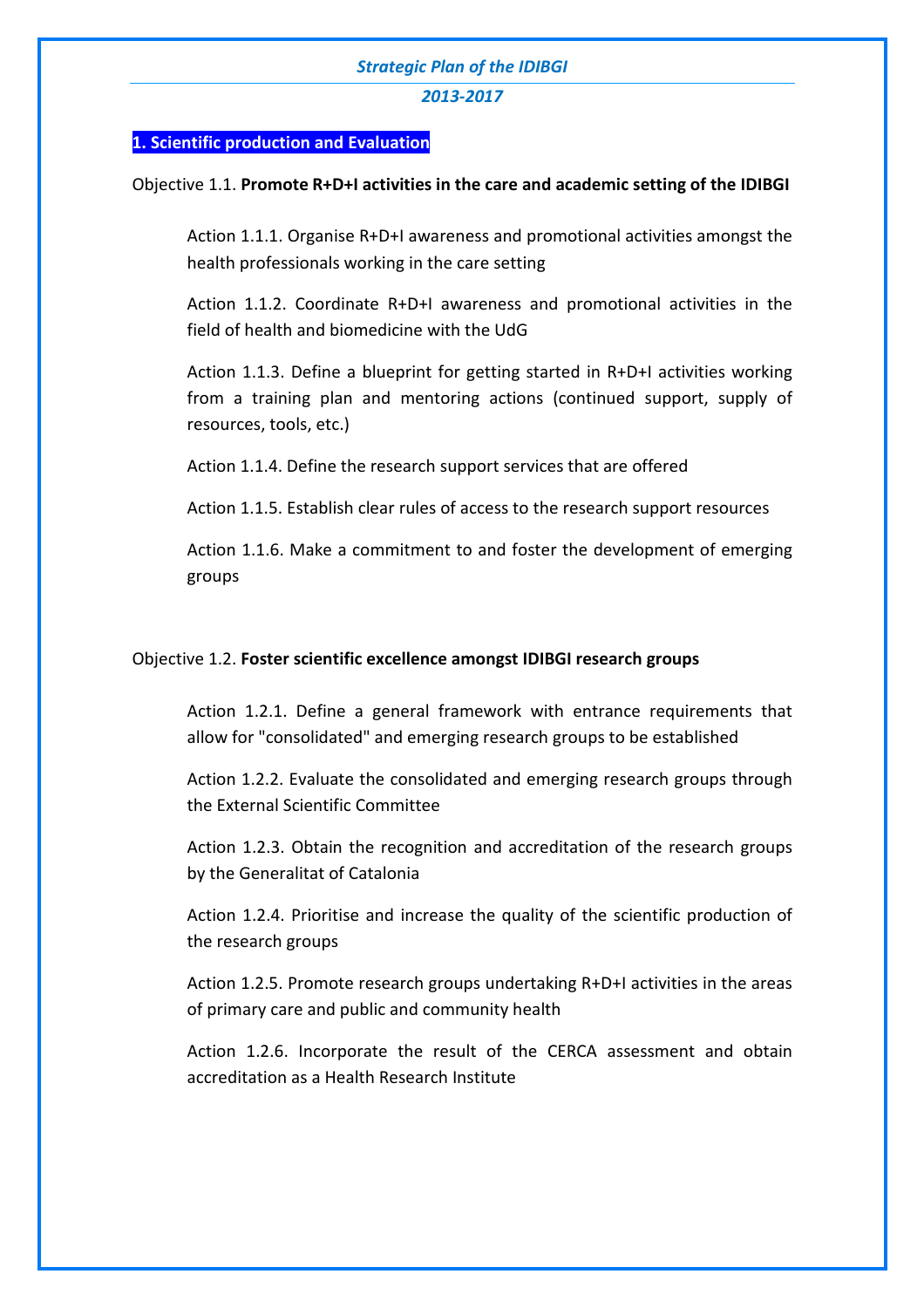*2013-2017*

#### Objective 1.3. **Enhance the research of the IDIBGI**

Action 1.3.1. Develop an institutional policy that allows the demands and needs of the sector to be identified and recorded in collaboration with the hospital, primary care centres, etc.

Action 1.3.2. Identify and promote value-generating and translational research activities with the research groups and develop a transference blueprint for each case (intellectual property strategy, interaction with the private sector, ...)

Action 1.3.3. Encourage the participation of the research groups in validated international clinical protocols

Action 1.3.4. Seek the cooperation of the OTRI of the UdG and other related units specialised in innovation services with the aim of implementing transference to society

# Objective 1.4. **Support the performance of clinical trials**

Action 1.4.1. Establish a methodological, organisational and clinical support structure for the performance of clinical trials

Action 1.4.2. Coordinate the clinical trial support units of the different organisations that make up IDIBGI

Action 1.4.3. Incentivise clinical trials generated by the research groups themselves, complementing those originating in the pharmaceutical industry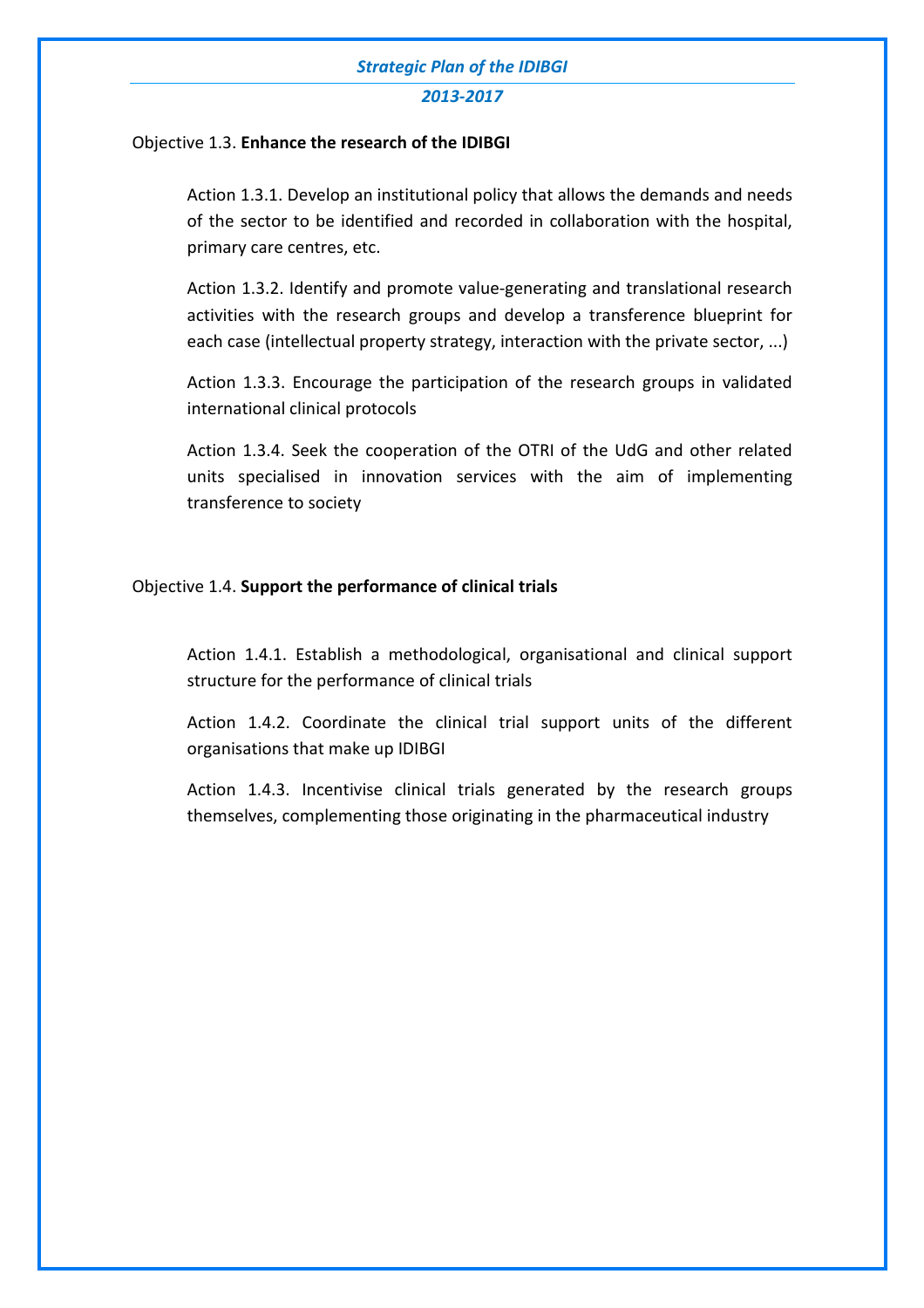*2013-2017*

#### **2. Human Resources**

#### Objective 2.1. **Promote the recruitment and retention of talent**

Action 2.1.1. Foster activities promoting scientific culture amongst professionals with specialised health training

Action 2.1.2. Facilitate doctoral training amongst the healthcare staff

Action 2.1.3. Promote mechanisms to intensify R+D+I activity amongst the healthcare professionals

Action 2.1.4. Introduce together with the ICS and the IAS 50/50 and 20/80 (care/research) contracts

Action 2.1.5. Promote the recruitment of junior and senior talent through different national and international programmes as well as incentivise the participation in biomedical research of lecturers/investigators of the UdG incorporated through the Serra Hunter programme

#### Objective 2.2. **Create a human resources policy**

Action 2.2.1. Define a scientific career structure within the institute itself

Action 2.2.2. Introduce an induction plan consisting of scientific training as well as non-scientific skills aimed at new pre- and post-doctoral investigators

Action 2.2.3. Encourage the participation of IDIBGI investigators in the training of new investigators

Action 2.2.4. Incentivise the participation of investigators and scientific support staff in mobility and exchange programmes based on institutional alliances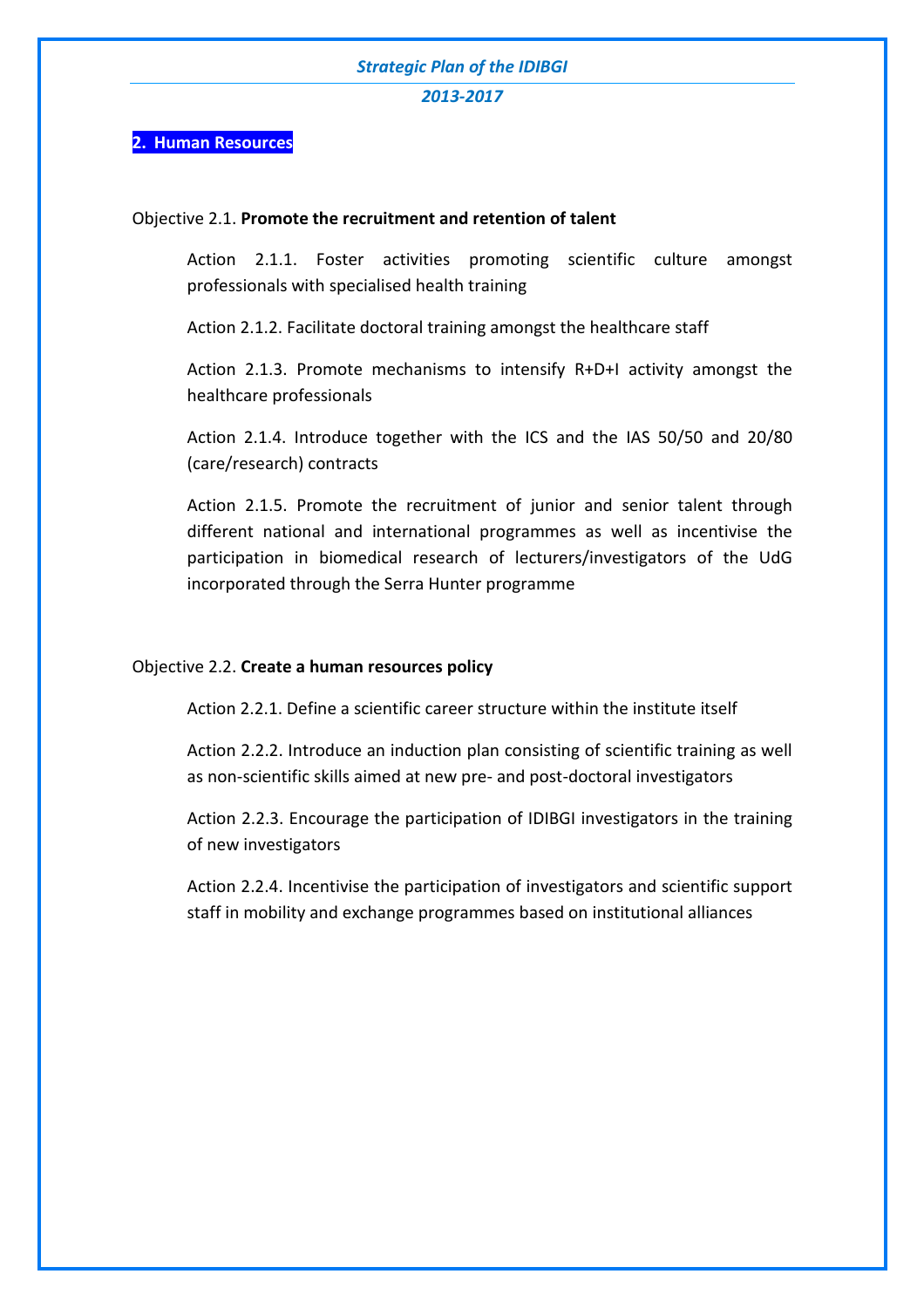*2013-2017*

#### **3. Spaces and infrastructures**

#### Objective 3.1. **Provide spaces and infrastructures for undertaking R+D+I activities**

Action 3.1.1. Prepare new research spaces for consolidated and emerging groups to undertake R+D+I activities

Action 3.1.2. Prioritise and guarantee the proximity of these spaces to the hospital in order to optimise the efficiency of the clinical research

Action 3.1.3. Set up experimental operating theatres and animal facilities, as well as any infrastructure that is considered necessary for undertaking R+D+I activities

Action 3.1.4. Support the Biobank and those possible scientific platforms that may be considered necessary in the future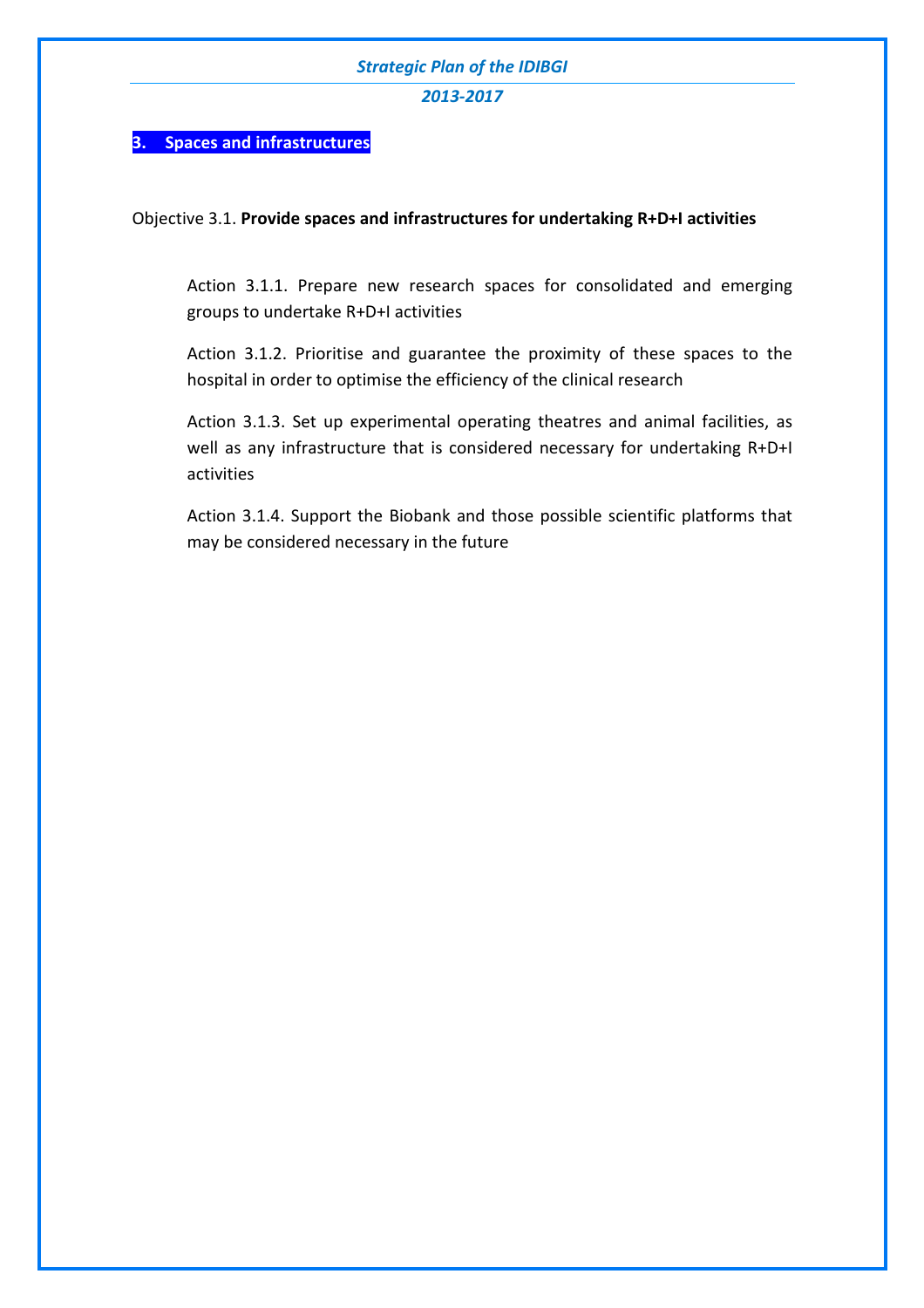*2013-2017*

#### **4. Internationalisation and Alliances**

#### Objective 4.1. **Foster and coordinate national and state alliances**

Action 4.1.1. Create alliances with CERCA centres and university hospitals

Action 4.1.2. Establish alliances to use specific scientific infrastructures cooperatively, prioritising institutions from our own territory

Action 4.1.3. Define a set of actions to facilitate collaborative research based on the alliances

Action 4.1.4. Maintain and strengthen alliances made through the RETIC and CIBER research networks

# Objective 4.2. **Promote the internationalisation of the R+D+I of the IDIBGI**

Action 4.2.1. Strengthen institutional alliances internationally with other R+D+I centres working in the area of health

Action 4.2.2. Encourage applications for competitive grants within the framework of Horizon 2020 (European projects, ERC grants, Marie Curie Fellowships, ...)

Action 4.2.3. Generate collaborative transnational research projects and involve investigators in international consortiums

Action 4.2.4. Promote the organisation of international scientific congresses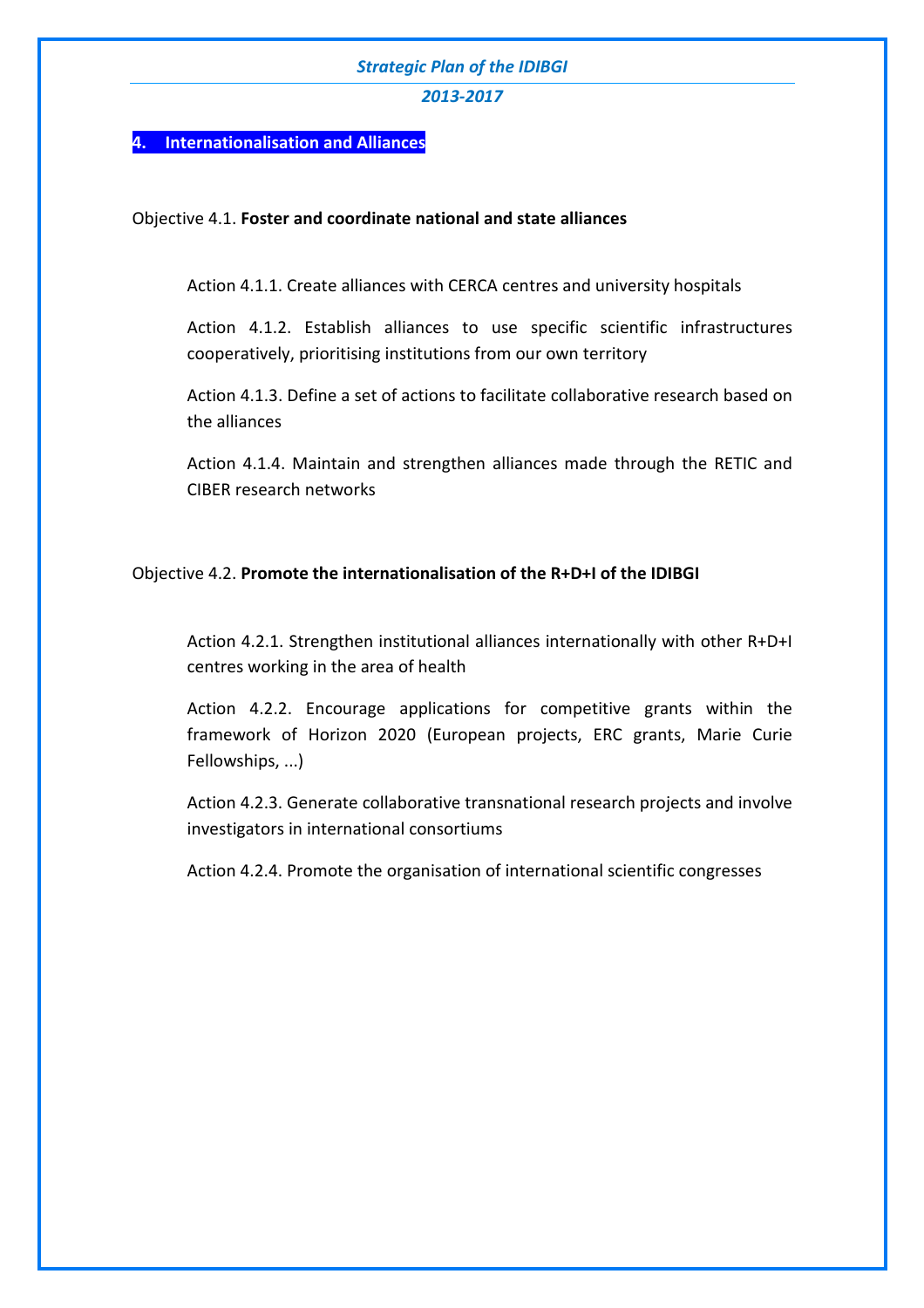*2013-2017*

**5. Financing** 

# Objective 5.1. **Promote additional ways of generating resources**

Action 5.1.1. Increase income through clinical trials, collaborating with the pharmaceutical industry and promoting our own trials

Action 5.1.2. Committing ourselves to the participation and support of investigators in the presentation of competitive European projects within the framework of Horizon 2020

Action 5.1.3. Generate research projects with the participation of private bodies, through the organisation of specific transversal programmes by the IDIBGI

Action 5.1.4. Adopt an institutional policy on patronage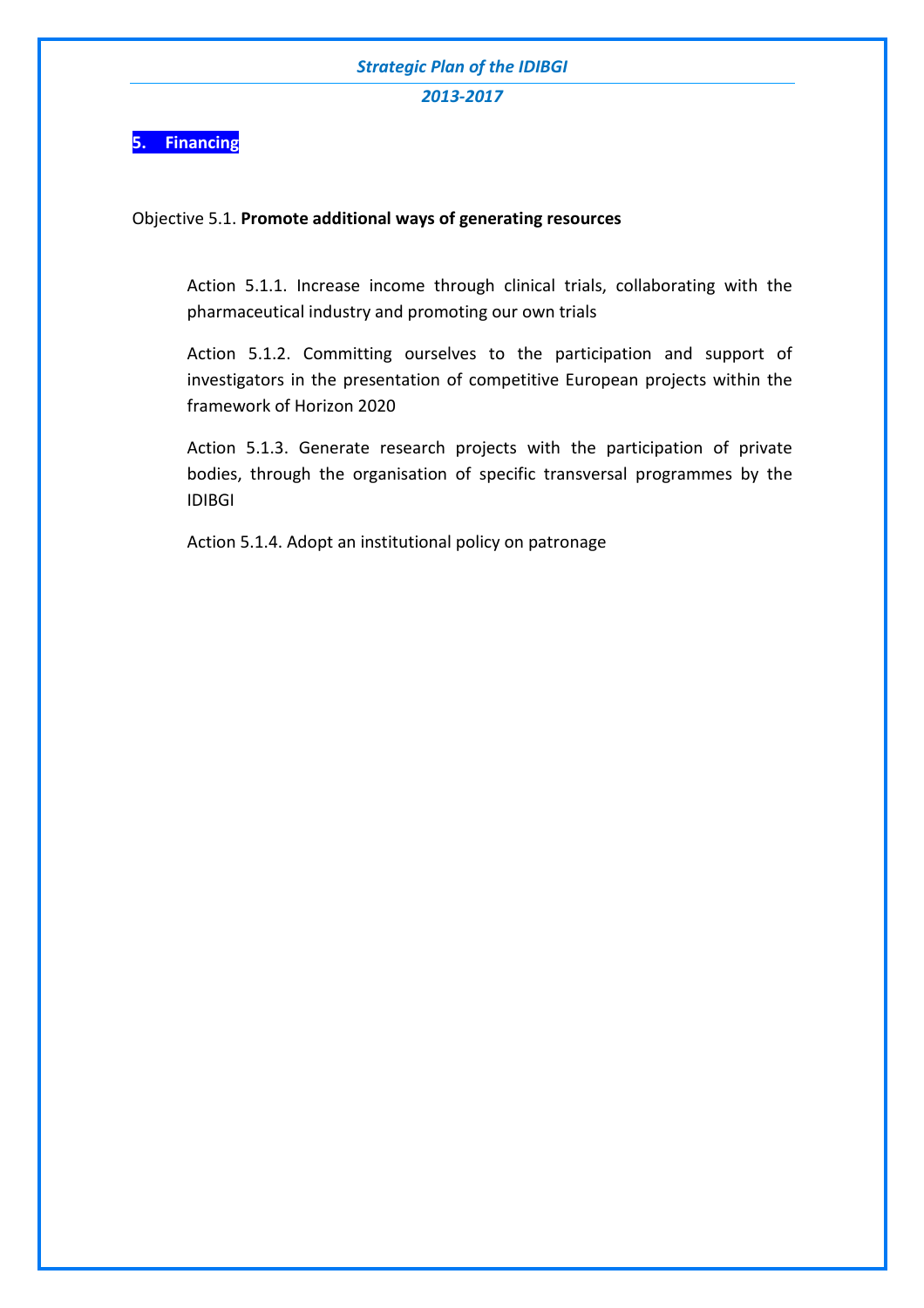*2013-2017*

# **6. Organisation**

# Objective 6.1. **Define the internal R+D+I organisation**

Action 6.1.1. Define the criteria for the creation of transversal research programmes, amongst others:

- $\checkmark$  Requirements of excellence of the research staff
- $\checkmark$  Potential alliances with external centres
- $\checkmark$  Ability to generate public and private financing
- $\checkmark$  Aimed at responding to the health problems of the community

Action 6.1.2. Foster the creation of transversal research programmes to organise R+D+I activities, prioritising the most competitive fields

# Objective 6.2. **Give the IDIBGI strong participative assessment bodies**

Action 6.2.1 Consolidate an internal scientific committee, an advisory committee for internal decision making

Action 6.2.2. Create an external scientific committee

Action 6.2.3. Define the composition and function of both committees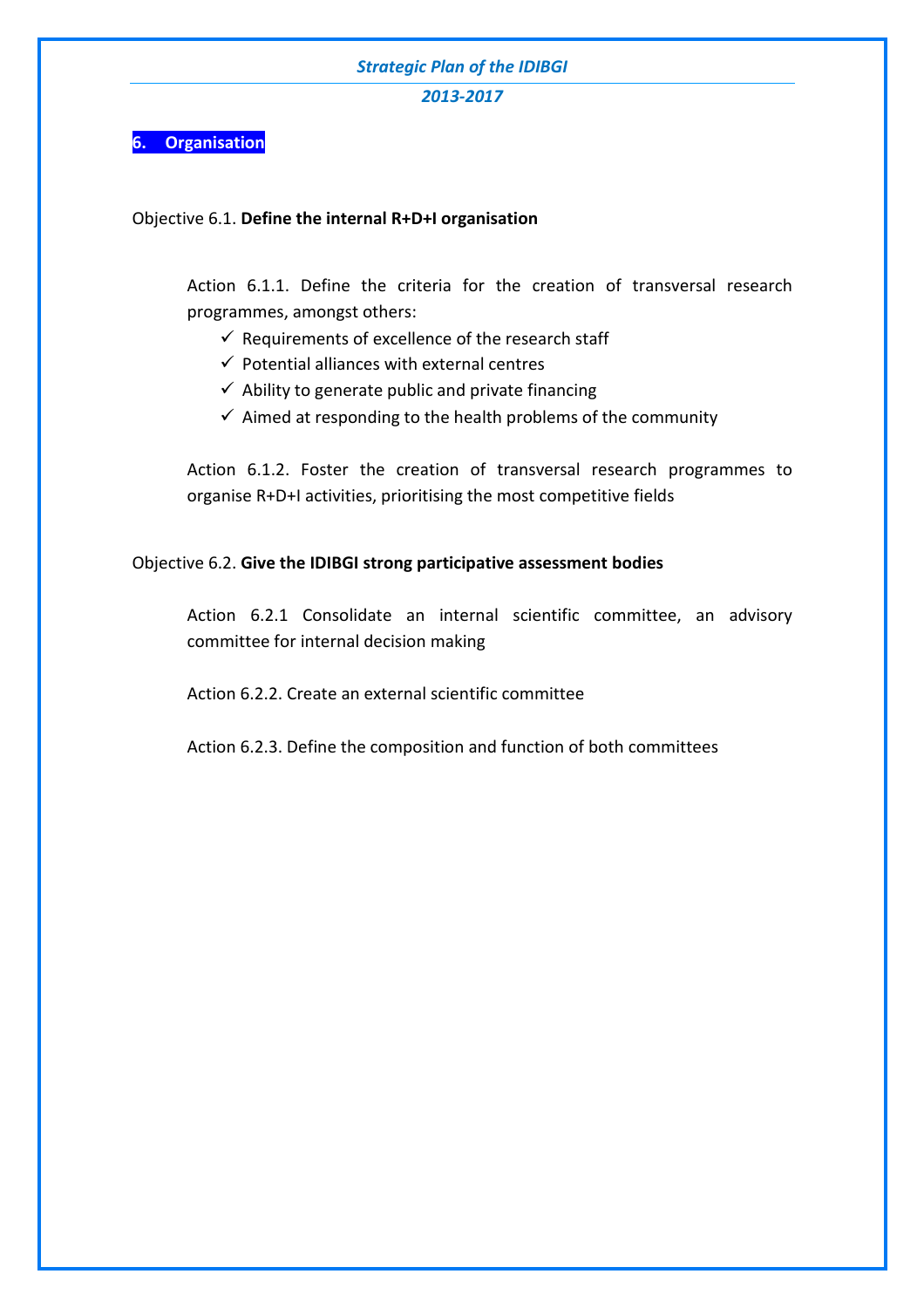*2013-2017*

# **7. Communication and dissemination**

# Objective 7.1. **Reinforce internally the feeling of belonging to the IDIBGI**

Action 7.1.1. Convert the IDIBGI in the hub that orientates, supports, promotes and coordinates all of the health and biomedical research activity of the institutions that make up its board of trustees

Action 7.1.2. Define internal policies of communication, dissemination and awareness of the R+D+I activities

# Objective 7.2. **Improve the mechanisms of external communication of the institution**

Action 7.1.1. Create a communication and institutional dissemination plan to cover all of the IDIBGI's target publics